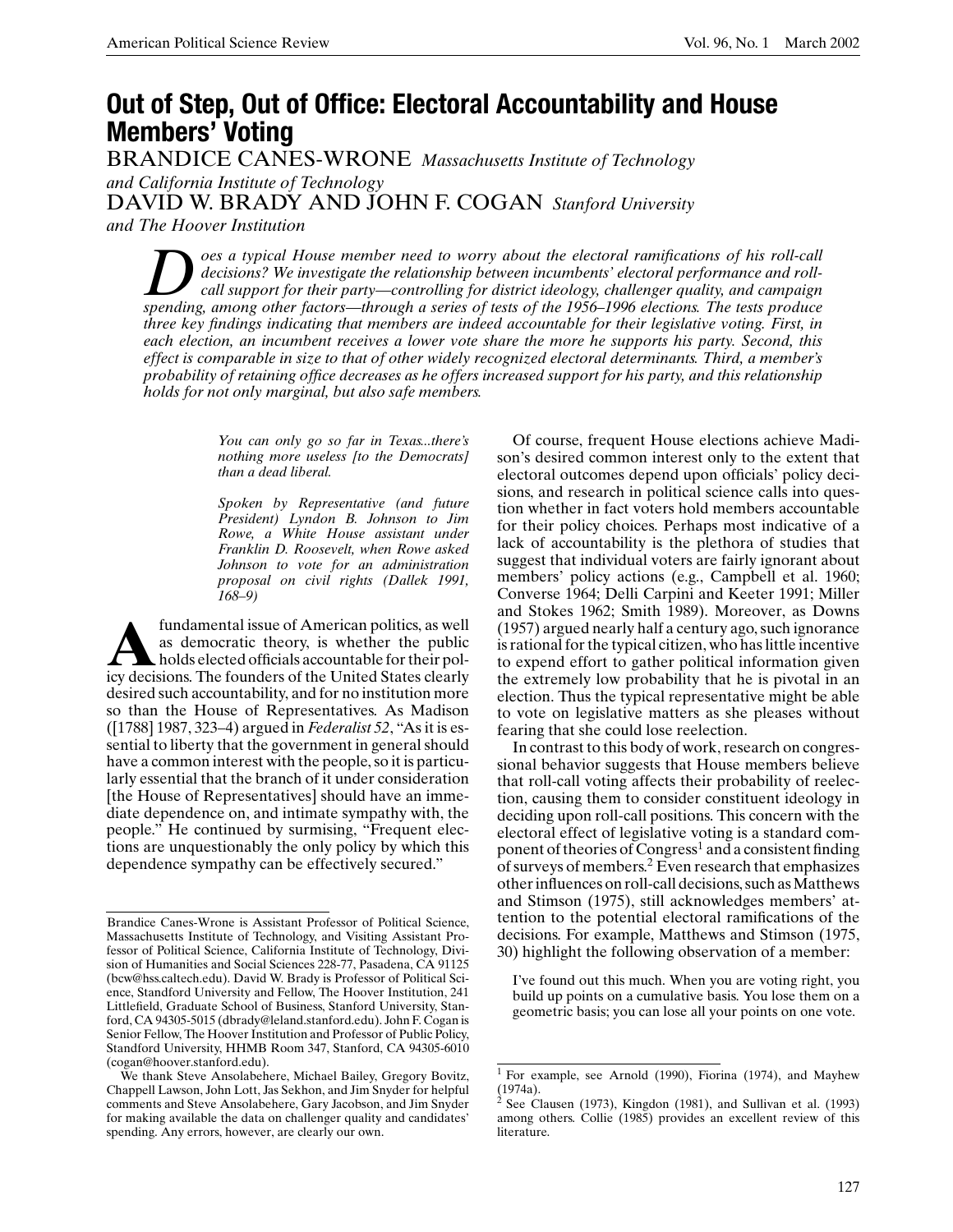Studies that focus explicitly on electoral results do not resolve whether a typical member should be concerned with the potential electoral ramifications of legislative voting. Several studies find no evidence of an electoral impact (e.g., Gaines and Nokken 1999), while those uncovering one have generally focused on members' vote shares for specific elections (e.g., Jacobson 1996) or samples of legislators (e.g., Ansolabehere, Stewart and Snyder 2001). Notably, even the positive evidence does not establish that a member who has won with at least 60% of the two-party vote, a criterion applying to the majority of incumbents between 1956 and 1996, need fear that roll-call voting could affect his probability of defeat. Results on vote shares and seat loss are not in general equivalent, and moreover, the existing evidence suggests that a large shift in a member's voting, such as from a perfectly moderate record to one at his party extreme, decreases his two-party vote share by less than 10 percentage points.

In the following, we conduct three tests on the elections of 1956–1996 to analyze whether in fact House members should be concerned with the electoral impact of legislative voting. In each of the tests, we estimate the effect of an incumbent's increased support for the extreme of his party. The first test employs a standard model from previous work to assess whether such legislative voting had a significant effect on members' vote shares in each election. The second test then pools across the elections, estimating how the average impact of legislative voting compares to that of other factors, such as challenger quality and campaign spending. The third test proceeds to examine directly the relationship between members' voting and their probability of reelection. To incorporate that this probability may differ between "safe" members who have previously won with at least 60% of the vote and the remaining "marginal" members, the test distinguishes between them. In addition, it accounts for the fact that a member's safety may depend upon his prior voting record.

#### **EXISTING EVIDENCE ON THE ELECTORAL EFFECT OF HOUSE MEMBERS' VOTING**

Almost every existing study that finds an electoral effect of legislative voting focuses on a small set of elections. These include the studies by Schoenberger (1969) for 1964, Erikson (1971) for Republicans in the 1950s–1960s, Bernstein (1989) for 1978 and 1980, Johannes and McAdams (1981) for 1978, Erikson and Wright (1993) for 1990, and Brady et al. (1996) and Jacobson (1996) for  $1994<sup>3</sup>$  While details vary across the works, they generally establish that, holding district ideology constant, Republican incumbents' vote shares were lower the more conservative their rollcall voting and Democratic incumbents' vote shares

lower the more liberal their roll-call voting.<sup>4</sup> In other words, members lost electoral support from increasing the extent to which they voted with the extreme of their party.

This research provides a critical basis for considering the importance of legislative voting in affecting electoral outcomes but, as a whole, does not establish that members' actual probability of seat loss is affected by their roll-call decisions, particularly for so-called safe members. In general, results on electoral margins are not equivalent to results on seat loss because, among other reasons, members behave differently if they are minimizing their probability of defeat rather than seeking the largest number of votes.<sup>5</sup> Even ignoring this nonequivalence, however, the existing results do not imply a conclusive impact. For example, Erikson and Wright (1993) find that a Democrat who shifted from perfectly moderate to perfectly liberal voting decreased his two-party vote share by only 5 percentage points in 1990, and Bernstein (1989) estimates that among Democratic incumbents who lost in 1980, only those receiving at least 46% of the vote could have conceivably altered the outcome by moderating their roll-call voting. Given such findings, one might conclude that a typical incumbent need not fear that roll-call voting could ever cost him reelection, and Bernstein explicitly makes this claim. After reviewing the existing evidence, he surmises that "members can generally afford to vote for what they think is right without expecting that their votes will cost them a seat in Congress..." (Bernstein 1989, 100). The other cited studies on electoral margins do not offer such a bold claim, but neither do they establish a systematic relationship between members' voting and their probability of retaining office.

Even the contention that legislative voting systematically affects electoral margins is put into question by work that analyzes elections across several decades. For example, political economics research on members' ideological "shirking" from 1960 through 1990 has produced inconsistent findings. In studies that estimate shirking as the absolute difference between interest-group voting scores and the predicted values from these scores regressed on constituency characteristics, some evidence has suggested that shirking is correlated with electoral defeat (e.g., Wright 1993), while other evidence has suggested that the factors are uncorrelated (e.g., Goff and Grier 1993). One possible reason for the discrepancy is that these studies equate shirking with noise that could result from omitted variables; to the extent that the constituency characteristics included in a particular analysis do not fully capture district preferences, shirking is overestimated

<sup>3</sup> In related work, Wright (1978) and Erikson and Wright (1989, 1997) show that members' publicly stated campaign positions affected their electoral margins in 1966, 1982, and 1994, respectively.

<sup>4</sup> The two exceptions are Johannes and McAdams (1981) and Brady et al. (1996). In the former, the authors construct a measure of ideological discrepancy that allows any member, regardless of partisan affiliation, to be out of step with district ideology in either a conservative or a liberal direction. In the latter, the authors analyze the relationship between incumbents' presidential support and their probability of reelection.

 $5$  See Aranson, Hinich and Ordeshook (1974).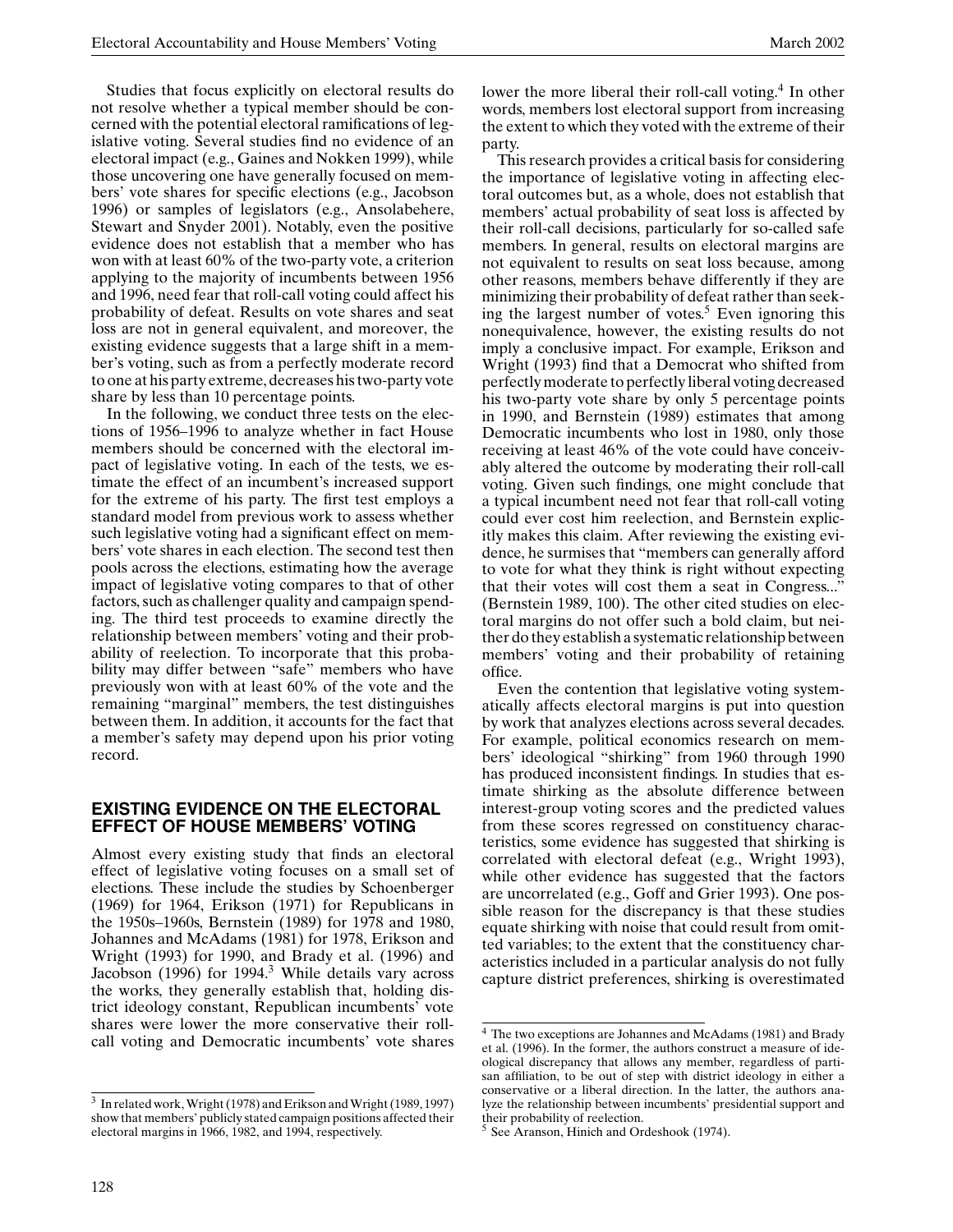and the effects of it underestimated.<sup>6</sup> To avoid this problem, Lott and Bronars (1993) equate shirking with change in a member's voting pattern. They find some evidence of a positive correlation between such change and electoral defeat, but this result is not robust across the various econometric specifications employed.

Other research that examines elections over time, but that does not characterize itself as studying shirking, also produces inconclusive results as to whether legislative voting systematically affects elections. Gaines and Nokken (1999) analyze all midterm elections between 1958 and 1994 and find that in almost every year, an incumbent's roll-call support for the president did not significantly affect his probability of reelection. Brady, Canes-Wrone and Cogan (2000) find more evidence of an impact, showing that for the 1954–1994 elections, winning incumbents tended to have more moderate voting records than losing incumbents. This difference, however, is significant for only about one-third of the elections.

The most compelling evidence of an electoral effect over time comes from Ansolabehere, Snyder and Stewart (2001) and Erikson and Wright (2000). Ansolabehere, Snyder and Stewart pool the elections of 1952–1974 and 1976–1996 to compare candidates' voting records in races in which a sitting incumbent was defeated and find that a candidate's vote share was lower the more she supported the extreme of her party. The key limitation of the analysis is that it does not examine the roll-call voting of members who are never unseated, and therefore, as the authors acknowledge, it remains possible that most House races are not affected by legislative voting. Erikson and Wright do examine all incumbents for the elections of 1976–1996 and similarly find that voting with the ideological extreme of one's party decreases one's vote share. Their analysis does not, however, control for standard electoral determinants such as challenger quality and campaign spending, and thus it remains possible that the effect of legislative voting would disappear once such controls were added to the analysis.<sup>7</sup> In addition, as with other analyses of electoral margins, the results do not establish a significant probability of seat loss, particularly for safe members.

In sum, the literature is far from conclusive that legislative voting systematically affects House electoral outcomes. It offers some evidence that roll-call voting, particularly voting with the extreme of one's party, affects electoral margins, but this relationship has not been established across time and members. Moreover, even the existing support does not show that legislative voting affects the probability of reelection, particularly for safe members. What is needed, therefore, is a study that examines the relationship between vote shares and roll-call decisions across elections for all districts and

#### **LEGISLATIVE VOTING AND ELECTORAL MARGINS**

Building on previous research, we estimate the electoral impact of legislative voting by analyzing the effect of voting with the extreme of one's party, a phenomenon we refer to as roll-call ideological extremity. We hypothesize that controlling for district ideology, Democrats lose electoral support by voting more liberally and Republicans by voting more conservatively. Thus for two Democratic (Republican) incumbents from districts with identical voter preferences, the Democrat (Republican) with the more liberal (conservative) voting record should have a lower electoral vote share, holding all else equal. We refer to this prediction as the *Roll-Call Ideological Extremity Hypothesis*.

While much of the previously discussed work on electoral margins details the theoretical framework underlying the Roll-Call Ideological Extremity Hypothesis (in particular, see Erikson 1971), we briefly review the logic here. Arguably the most critical assumption is that the Republican and Democratic candidates of each district diverge ideologically, with the Democrat being more liberal than the Republican. Evidence of such divergence is provided by Ansolabehere, Snyder and Stewart (2001), and other studies justify this phenomenon by describing the long-run career benefits a member may obtain from voting with his or her party (e.g., Aldrich 1995; Cox and McCubbins 1993; Rohde 1991; Snyder and Groseclose 2000). Thus even on rollcalls for which a member's electoral incentive is to vote against her party, she can have long-term career incentives to vote with it.

Applying Downsian (1957) logic to this stylized fact of ideological divergence between the Republican and the Democratic candidates in a district, ideological moderation should increase an incumbent's vote share. Given Downs' assumptions that voters can order the candidates on an ideological spectrum, that voters have positions on the spectrum, and that electoral choices depend upon candidates' positions, either candidate can increase her vote share by moderating towards the other. Thus if voters' assessment of the incumbent's ideology is not independent of her legislative voting, her electoral margin is higher the less she votes with the ideological extreme of her party.<sup>8</sup>

Notably, while this framework assumes that voters select candidates on the basis of ideology, the Roll-Call

<sup>6</sup> For other problems with the two-stage residual approach, see Bender and Lott (1996).

<sup>7</sup> Notably, most of the other cited analyses also do not control for these electoral determinants.

<sup>8</sup> The directional theory of issue voting (Rabinowitz and MacDonald 1989) suggests that a candidate may increase his vote share by moving toward his party extreme. While we base our theoretical prediction on Downsian logic, our empirical analysis allows for this alternative hypothesis (and in fact tests for it). Moreover, we are careful to use two-tailed significance tests in evaluating the Roll-Call Ideological Extremity Hypothesis given the alternative prediction of the directional theory.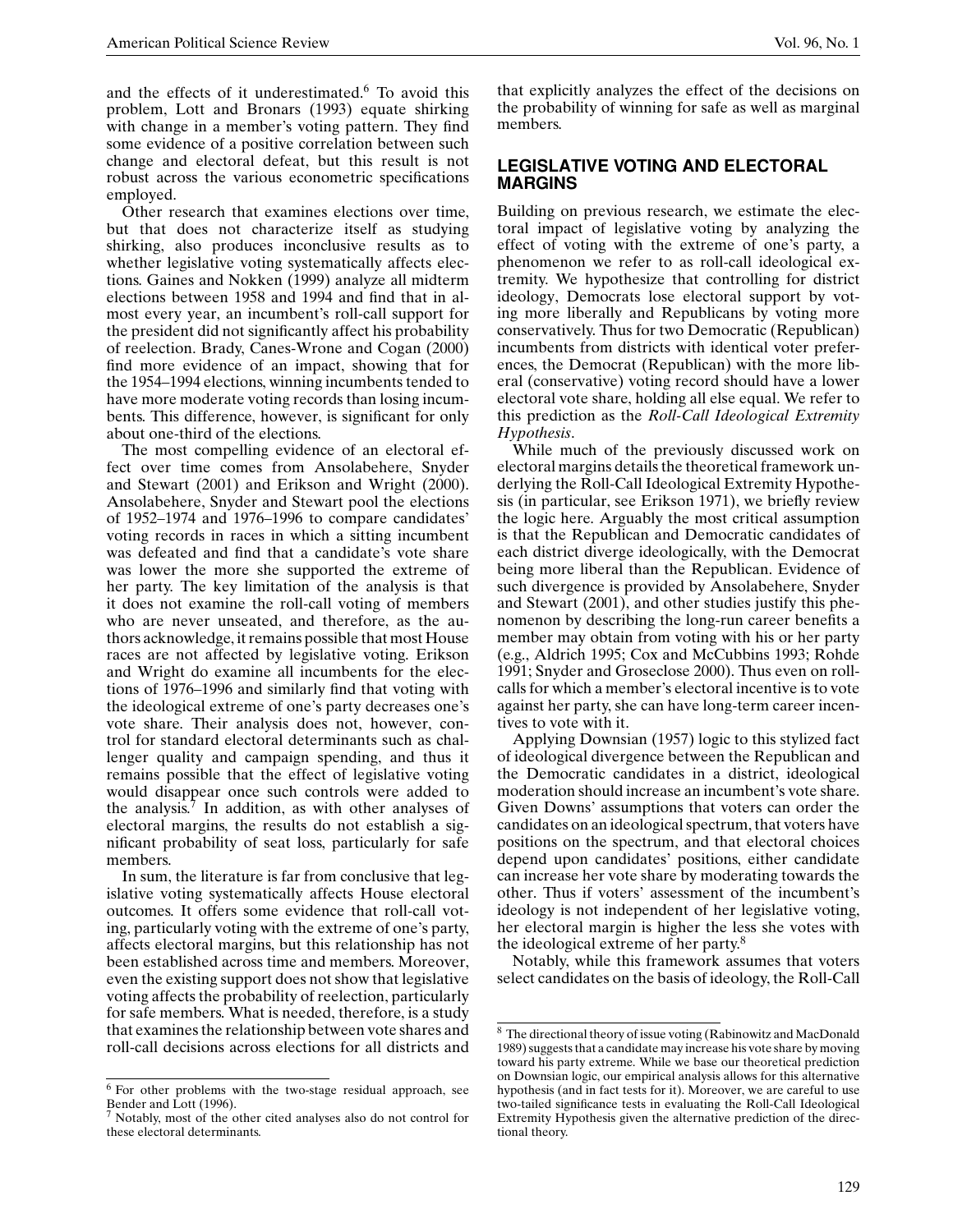Ideological Extremity Hypothesis does *not* require voters to be fully informed about all details of an incumbent's legislative record. The literature identifies several mechanisms by which roll-call voting should affect constituents' assessments of an incumbent's ideology absent their complete knowledge of his or her record.<sup>9</sup> As Erikson (1971) discusses, one such mechanism is a diffusion model in which elites pay attention to the legislative voting of members, and voters take cues from elites that share their policy positions.<sup>10</sup> A second mechanism, suggested by the analysis of Bailey (2001), is that challengers are likely to inform constituents about the policy positions of a member when he votes out of step with district preferences. In fact, Miller and Stokes (1963), while finding that constituents are not fully informed about representatives' positions, actually provide some support for Bailey's analysis; specifically, Miller and Stokes show that when an incumbent had voted out of step with his district on the issue of race, all interviewed voters could identify his and his challenger's positions on the issue.<sup>11</sup> We do not take a stance on whether one of these informational mechanisms predominates but merely emphasize that any observed relationship between electoral outcomes and roll-call decisions does not depend upon the assumption that voters are fully informed about the details of representatives' voting records.12

#### **Model, Data, and Measurement for Analysis of Electoral Margins**

To test the Roll-Call Ideological Extremity Hypothesis, we employ an econometric model that is similar to those adopted in previous studies of the relationship between legislative voting and electoral margins. In particular, we regress each incumbent's vote share on a measure of roll-call ideological extremity, controlling for a range of factors.<sup>13</sup> Formally, we estimate the following model for each incumbent*i* who faces a major party challenger in election *t*:

Incumbent's Vote Share<sub>it</sub>

- $= \beta_0 + \beta_1$  Roll-Call Ideological Extremity<sub>it</sub>
- $+ \beta_2$  Presidential Vote<sub>it</sub> +  $\beta_3$  Challenger Quality<sub>it</sub>
- $+ \beta_4$  (ln (Challenger Spending)
- $-\ln$  (Incumbent Spending))<sub>it</sub>
- +  $\beta_5$  Freshman<sub>it</sub> +  $\beta_6$  In Party<sub>it</sub>
- $+$  [ $\beta$ 7 $\Delta$ Personal Income<sub>it</sub> (coded by In Party)
- $+ \beta_8$  Presidential Popularity<sub>it</sub> (coded by In Party)
- $+ \beta_9$  Midterm Loss<sub>it</sub> (coded by In Party)] +  $\varepsilon_{it}$  (1)

where the variables in brackets are naturally included only in tests that pool across elections. Because the Roll-Call Ideological Extremity Hypothesis does not imply asymmetric effects across parties, we analyze Democratic and Republican incumbents jointly, with the parties in a given year separated by the factor *In Party*. The substantive results still hold, however, if the effect of roll-call ideological extremity or the entire model is estimated separately for each party.<sup>14</sup> We analyze contested races only because otherwise, unnecessary error may be introduced by assigning an uncontested member a vote share of 100%. The substantive results hold, however, if such races are included.<sup>15</sup>

The measurement of each variable in the model is as follows.

*Incumbent's Vote Share.* As is common in studies of electoral margins (e.g., Jacobson 1996), the dependent variable equals the incumbent's percentage of the twoparty vote.<sup>16</sup>

*Roll-Call Ideological Extremity.* We base our measure of legislative voting on Americans for Democratic Action (ADA) scores, which reflect the proportion of liberal positions taken by a member in a given year on votes selected by the Americans for Democratic Action. These votes generally encompass the key policy issues of a session. For example, the scores include the major tax and budget votes of the 1980s and 1990s,

 $9$  Even Downs (1957, 80) explicitly states that his framework assumes that voters "may be completely unaware of certain actions being carried out by the government, or of alternatives the government

<sup>&</sup>lt;sup>10</sup> Among others, see Kuklinski, Metlay and Kay (1982) and Lupia

<sup>(1994)</sup> for evidence of citizen cue-taking from elites. <sup>11</sup> Jacobson and Kernell (1983) identify a related mechanism, arguing that a high-quality challenger is more likely to enter the electoral race if an incumbent has voted out of step with district preferences. This mechanism still presumes that there exists some relationship between an incumbent's voting record and voters' assessment of the incumbent; otherwise, potential challengers' decisions on whether to enter the race would not be based on the incumbent's record. <sup>12</sup> Complementing these mechanisms is the "running tally" or "on-

line" cognitive model of voters' evaluations of candidates. In this cognitive model, voters update their judgment of a candidate with each new piece of information received and, when they produce an overall evaluation, retrieve the tally without reviewing the contents upon which it has been formed. See, for example, Lodge, McGraw and Stroh (1989).

 $13$  Snyder (1996b) formally derives the conditions under which a linear factor structure can be employed to analyze aggregated voting data, and Snyder (1996a) employs such a model.

<sup>&</sup>lt;sup>14</sup> When we estimate the effect of roll-call ideological extremity separately by party, but the remainder of the model jointly, the null that the coefficients for the two parties are equivalent cannot be rejected. Specifically, for the time series as a whole, the coefficient on Roll-Call Ideological Extremity for Democrats is 0.067 (with a standard error of 0.006) and the analogous coefficient for Republicans is 0.055 (with a standard error of 0.008). The difference between these two coefficients, 0.012, is not significant at conventional levels  $(F = 1.13, p > 0.2)$ . Estimating only the elections for which we have data on candidates'spending, we again cannot reject the null that the two coefficients are identical ( $F = 2.41$ ,  $p > 0.1$ ). <sup>15</sup> The main difference when uncontested elections are included

is that if separate coefficients are estimated for Democratic and Republican incumbents, the magnitude of the difference between Democrats and Republicans becomes relatively large, with roll-call ideological extremity having approximately three times the impact on the former than the latter. (Each coefficient remains significant, however.) Consistent with this result, Democrats held 82% of uncontested seats during the time period of our analysis.

<sup>&</sup>lt;sup>16</sup> The independents Dale Alford (AR), John Moakley (MA), Thomas Foglietta (PA), and Bernie Sanders (VT) have been coded as Democrats since each caucused with this party.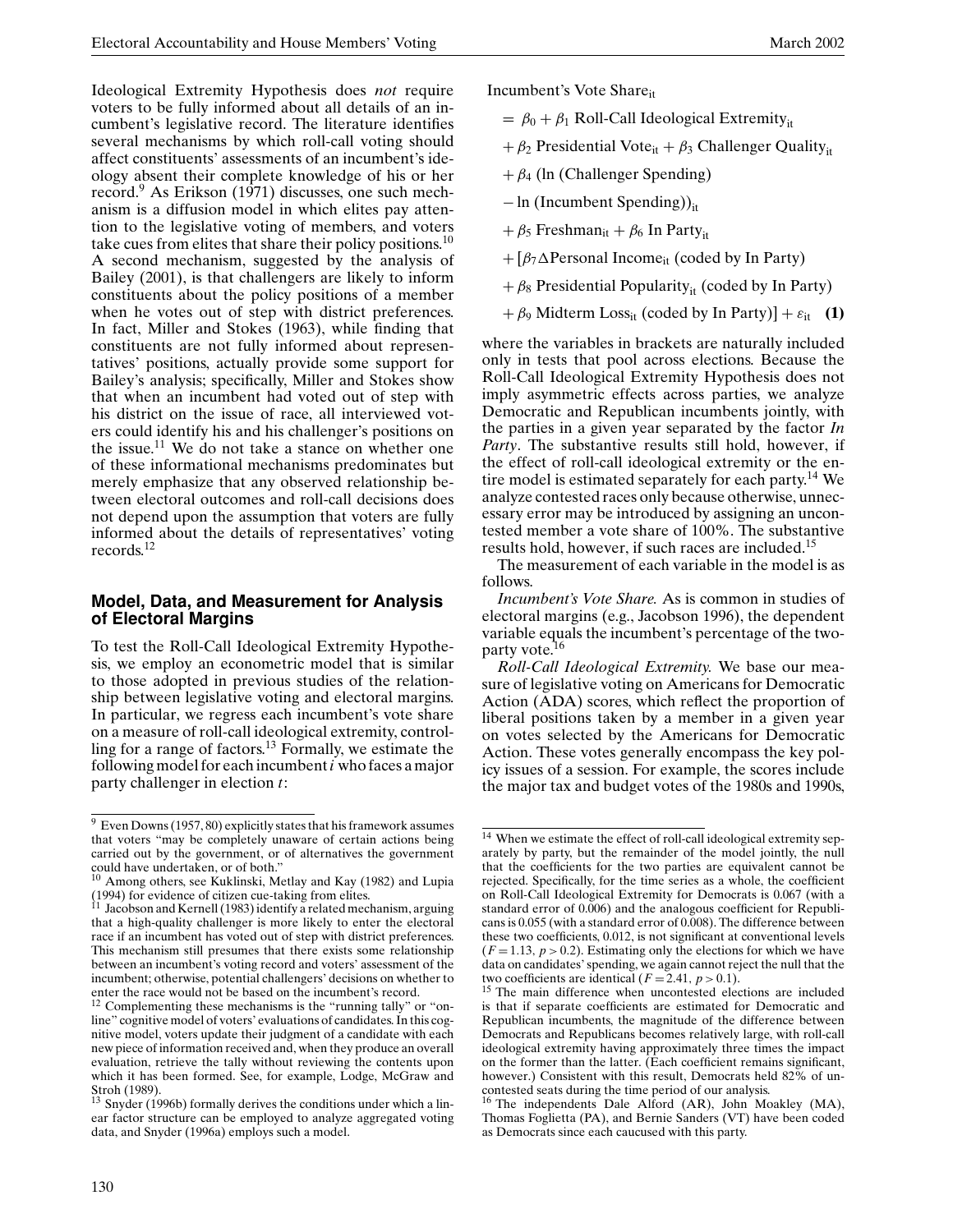the abortion and school prayer votes of the 1970s and 1980s, and the Civil Rights votes of the 1960s. The ADA ratings are widely known among members and often publicized in their districts. Therefore, to the extent that legislative voting affects members' electoral fate, the scores should have this effect. The specific measure that we adopt provides a consistent ranking of ideological extremity across the parties and is based on a member's ADA score in the year prior to the election if the member is Democratic and 100 minus this score if the member is Republican. Thus for a Democrat, a higher value indicates a more liberal member, while for a Republican, it reflects a more conservative one.<sup>17</sup> So that the factor is on the same scale as the dependent variable, we divide the raw score by 100 for purposes of presentation.

Although we focus on the ADA ratings, we have also analyzed the model with *Roll-Call Ideological Extremity* based on Keith Poole and Howard Rosenthal's DW-NOMINATE scores. These scores, which are a similar, more recent version of Poole and Rosenthal's (1991) D-NOMINATE scores, utilize a wider selection of members' votes than the interest group ratings.<sup>18</sup> The results, which are available upon request, are substantively similar to those presented.

*Presidential Vote.* Following Erikson and Wright (1989, 1993, 1997) and Brady et al. (1996), among others, we use the presidential vote to control for district ideology. Specifically, *Presidential Vote* equals the average proportion of the two-party vote received by the presidential candidate of the incumbent's party in the two most recent elections in his or her district, with each combination of presidential elections normalized around its mean. Thus for Democratic incumbents, the variable is based on the vote for the Democratic presidential candidate, and for Republican incumbents, on the vote for the Republican presidential candidate. We average across the two most recent elections and normalize each of these averages, to mitigate the impact of factors that may be specific to individual presidential races.

*Challenger Quality.* Research suggests that an incumbent's vote share is lower when she faces a challenger who has previously won an elected position (e.g. Jacobson and Kernell 1983). We therefore control for challenger quality with a variable that equals 1 if the challenger has held elective office and 0 otherwise.

*ln(Challenger Spending)* − *ln(Incumbent Spending).* A great deal of work has examined the electoral effects of candidates' spending, and while the findings vary, the literature as a whole suggests that a candidate's spending increases his vote share. As in some previous research (e.g., Erikson and Wright 1993), we control for this effect with a variable reflecting the difference between challenger and incumbent spending, taking the natural log of each. Our data are from Federal Elections Commission (FEC) Reports. Because these reports were not edited by the FEC until 1980, we include the control for spending only in the 1980 through 1996 elections.<sup>19</sup> To account for the fact that candidates are not required to report expenditures below \$5000, we adopt Jacobson's (1990) practice of assuming that each spent at least this amount.

*Freshman.* This dummy variable equals 1 if the House term was the incumbent's first and 0 otherwise. Research suggests that there exists an incumbency advantage due to, among other factors, members' capacity to bring home pork and perform constituency service (Mayhew 1974a). Because freshmen generally have less political clout than more senior members, for example, less influential committee assignments (Munger 1988), freshmen should have a lower incumbency advantage and thus a lower average vote share.

*Personal Income (*coded by *In Party), Presidential Popularity (*coded by *In Party), Midterm Loss (*coded by *In Party),* and *In Party.* We include several factors that vary over time<sup>20</sup> and that research suggests have a differential effect according to whether a member is in the president's party. The first factor is based on Tufte's (1975) standard control for the economy and reflects his argument that a good economy will help the in party at the expense of the out party. Specifically, the variable equals the change in real income per capita in the year prior to the election for members of the president's party and −1 times this value for other members. The second factor accounts for his contention that a president's public approval should be positively correlated with his fellow partisans' electoral fortunes. Like Tufte, we measure presidential popularity with the percentage of positive responses to the long-standing Gallup Poll asking "Do you approve or disapprove of the way [the current president] is handling his job as president?" using the poll taken most recently prior to the election. As with income, this value is multiplied by  $-1$  for members of the out party. The third factor, which we call midterm loss, controls for the so-called midterm loss tendency of the president's party to lose seats in off-year elections. Previous work provides a variety of explanations for the

 $17$  We are aware of the limitations of pooling interest group scores over time (Groseclose, Levitt and Snyder 1999), but the available corrections constrain the way in which members' scores can change over time, and we do not want to eliminate the possibility that a member could vote moderately for a number of sessions and then more extremely in a particular session. Still, we have analyzed our model with the Groseclose, Levitt and Snyder adjusted scores, and our substantive results hold.

<sup>&</sup>lt;sup>18</sup> In conducting this analysis, we used the average of each member's first- and second-dimension DW-NOMINATE scores.

<sup>&</sup>lt;sup>19</sup> As Souraf (1992, 248, note 10) writes, "Since the Federal Election Commission did not begin to operate at full power until the 1978 elections, complete data on congressional campaign finance are not available before that election. Even then, the FEC never had the resources to edit and reconcile the data for the receipts and spending of congressional candidates in 1978; one must use a final preliminary report and its data. Worse than that, FEC data for 1976 are sketchy and for 1974 one has to rely on the much smaller volume of data that

Common Cause assembled."<br><sup>20</sup> We have also conducted the analysis with a set of election indicators. However, because the controls for presidential popularity, midterm loss, and the macroeconomy already account for a good deal of inter temporal variation, multicollinearity prevents including a full set of election effects. For example, in the 1980–1996 test, only five election effects can be included without creating perfect multicollinearity among some of the controls. The results are substantively similar with the effects.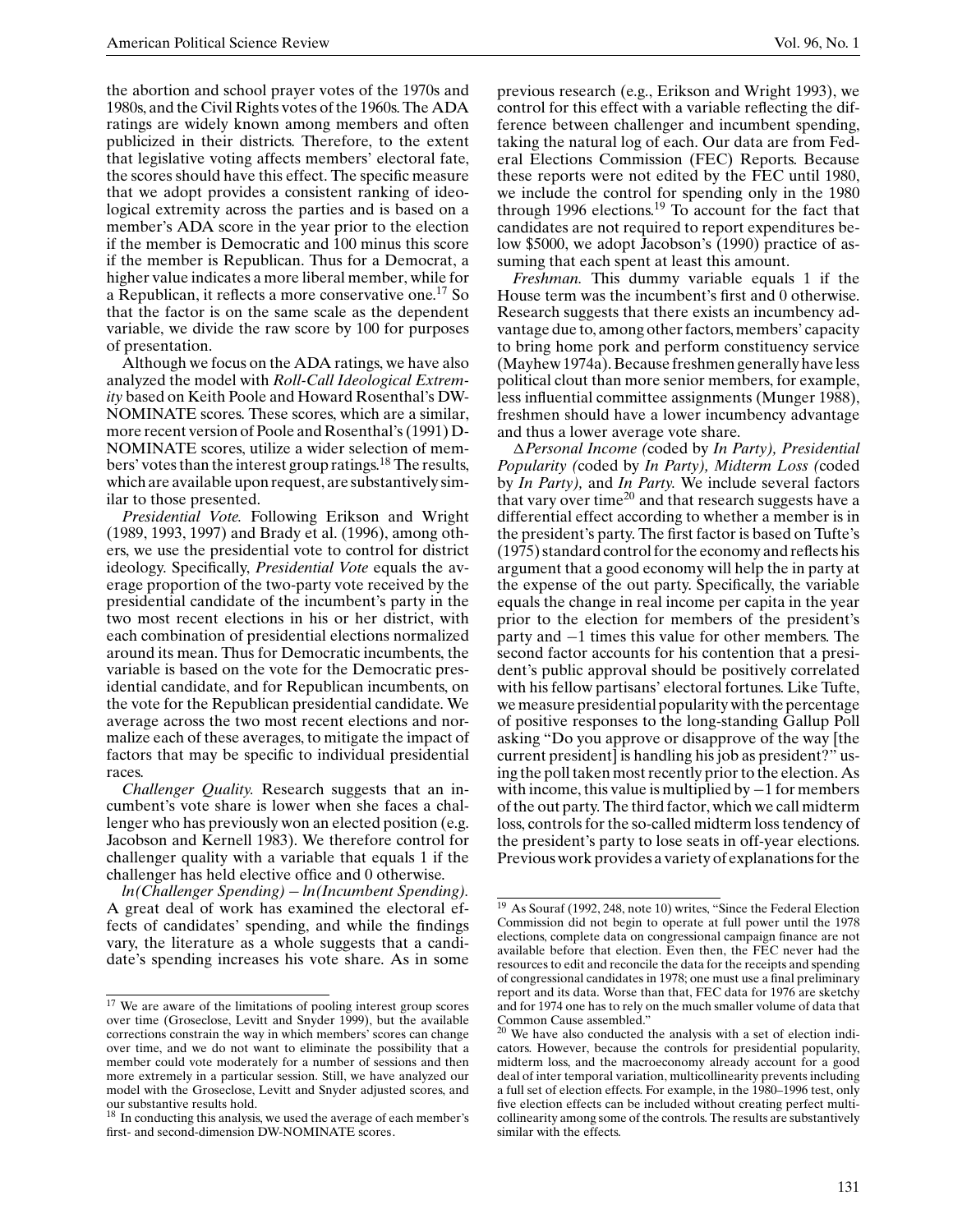| TABLE 1.<br>House Incumbents' Legislative Voting and Electoral Vote Share: By Election, 1956–1996 |                                                                                                                                                    |                    |                                                                                                                     |
|---------------------------------------------------------------------------------------------------|----------------------------------------------------------------------------------------------------------------------------------------------------|--------------------|---------------------------------------------------------------------------------------------------------------------|
|                                                                                                   | Roll-Call Ideological Extremity with<br>Controls of Presidential Vote,<br>In Party, Challenger Quality,<br>Candidates' Spending,<br>Freshman       |                    | Roll-Call Ideological Extremity with<br>Controls of Presidential Vote,<br>In Party, Challenger Quality,<br>Freshman |
| 1996 $(n=362)$                                                                                    | $-0.082***$                                                                                                                                        | 1978 ( $n = 311$ ) | $-0.114***$                                                                                                         |
|                                                                                                   | (0.023)                                                                                                                                            |                    | (0.022)                                                                                                             |
| 1994 ( $n = 330$ )                                                                                | $-0.074***$                                                                                                                                        | 1976 ( $n = 329$ ) | $-0.109***$                                                                                                         |
|                                                                                                   | (0.019)                                                                                                                                            |                    | (0.021)                                                                                                             |
| 1992 $(n=311)$                                                                                    | $-0.107***$                                                                                                                                        | 1974 ( $n = 311$ ) | $-0.087***$                                                                                                         |
|                                                                                                   | (0.021)                                                                                                                                            |                    | (0.024)                                                                                                             |
| 1990 ( $n = 315$ )                                                                                | $-0.113***$                                                                                                                                        | 1972 ( $n = 313$ ) | $-0.110***$                                                                                                         |
|                                                                                                   | (0.021)                                                                                                                                            |                    | (0.018)                                                                                                             |
| 1988 $(n=327)$                                                                                    | $-0.101***$                                                                                                                                        | 1970 ( $n = 325$ ) | $-0.090***$                                                                                                         |
|                                                                                                   | (0.022)                                                                                                                                            |                    | (0.019)                                                                                                             |
| 1986 $(n=319)$                                                                                    | $-0.095***$                                                                                                                                        | 1968 $(n=347)$     | $-0.130***$                                                                                                         |
|                                                                                                   | (0.020)                                                                                                                                            |                    | (0.024)<br>$-0.046*$                                                                                                |
| 1984 ( $n = 340$ )                                                                                | $-0.067**$<br>(0.021)                                                                                                                              | 1966 $(n=342)$     | (0.020)                                                                                                             |
| 1982 ( $n = 309$ )                                                                                | $-0.032*$                                                                                                                                          | 1964 ( $n = 346$ ) | $-0.119***$                                                                                                         |
|                                                                                                   | (0.016)                                                                                                                                            |                    | (0.017)                                                                                                             |
| 1980 $(n=337)$                                                                                    | $-0.033*$                                                                                                                                          | 1962               |                                                                                                                     |
|                                                                                                   | (0.016)                                                                                                                                            |                    |                                                                                                                     |
|                                                                                                   |                                                                                                                                                    | 1960 ( $n = 321$ ) | $-0.108***$                                                                                                         |
|                                                                                                   |                                                                                                                                                    |                    | (0.019)                                                                                                             |
|                                                                                                   |                                                                                                                                                    | 1958 ( $n = 292$ ) | $-0.058*$                                                                                                           |
|                                                                                                   |                                                                                                                                                    |                    | (0.016)                                                                                                             |
|                                                                                                   |                                                                                                                                                    | 1956 ( $n = 336$ ) | $-0.092***$                                                                                                         |
|                                                                                                   |                                                                                                                                                    |                    | (0.021)                                                                                                             |
|                                                                                                   | Note: Robust standard errors given in parentheses below OLS coefficients. * $p < 0.05$ ; ** $p < 0.01$ ; *** $p < 0.001$ . All significance levels |                    |                                                                                                                     |
| in the tables are two-tailed.                                                                     |                                                                                                                                                    |                    |                                                                                                                     |

trend, ranging from voters' dissatisfaction with presidential performance (Kramer 1971) to voters' desire for a greater balance of power between the executive and legislative branches (Erikson 1988).<sup>21</sup> As with the previous two factors, we code midterm loss on the basis of whether a member is in the president's party.

We include each of these factors as a single term that is coded by affiliation with the in party rather than without this coding but with interaction terms according to affiliation with the in party because the latter approach would create a high degree of multicollinearity.<sup>22</sup> For example, the correlation is 0.93 between a main effect for whether a member is in the president's party and an interaction of this term with the president's popularity entered without differentiating across members. In our analysis, we still include the main effect *In Party*, which equals 1 if a member is in the president's party and 0 otherwise, given that our coding is based on this differentiation.<sup>23</sup>

## **Results on Electoral Margins**

We first analyze Eq. (1) for each election of 1956 through  $1996<sup>24</sup>$  Given that previous work has focused on more limited subsets of elections and/or members, the individual-election analysis allows us to discern whether legislative voting affects electoral margins only in certain years or more consistently across time. The only year that we do not analyze is 1962, which is excluded because the extensive reapportionment following the Supreme Court decision in *Baker v. Carr* hinders mapping the 1960 presidential vote onto the 1962 districts.<sup>25</sup> Also because of this reapportionment, for the 1964 and 1966 elections, *Presidential Vote* is based only on the most recent presidential election.

Table 1 presents the central results. In particular, the table describes the parameter estimates on

<sup>&</sup>lt;sup>21</sup> Other rationales include the macroeconomy and presidential pop-

ularity, which are controlled for directly.<br> $22$  Our approach is akin to that of Jacobson (2000).

 $23$  An additional control variable with which we have conducted the analysis is the incumbent's prior vote, and the results from this analysis are substantively similar to those presented. Disagreement exists in the literature over whether to include lagged vote share as an explanatory variable of current vote share. For example, in the previous studies of roll-call voting cited, some do not control for lagged vote (e.g., Ansolabehere, Snyder and Stewart 2001; Eriskon and Wright

<sup>2000)</sup> while others do (e.g., Jacobson 1996). Our main rationale for not including the variable derives from Ansolabehere, Snyder and Stewart's (2000), which shows that it does a poor job of measuring the normal vote, which is the traditional reason for including lagged

vote. We therefore do not include the variable in our analysis. <sup>24</sup> We conducted all analyses regarding electoral margins with STATA version 6.0.  $\frac{25}{25}$  We have also analyzed an alternative specification that excludes

any observation for which redistricting occurred in the previous 2 years or since the most recent presidential election and that bases *Presidential Vote* only on this most recent presidential election. The results are substantively similar to those presented.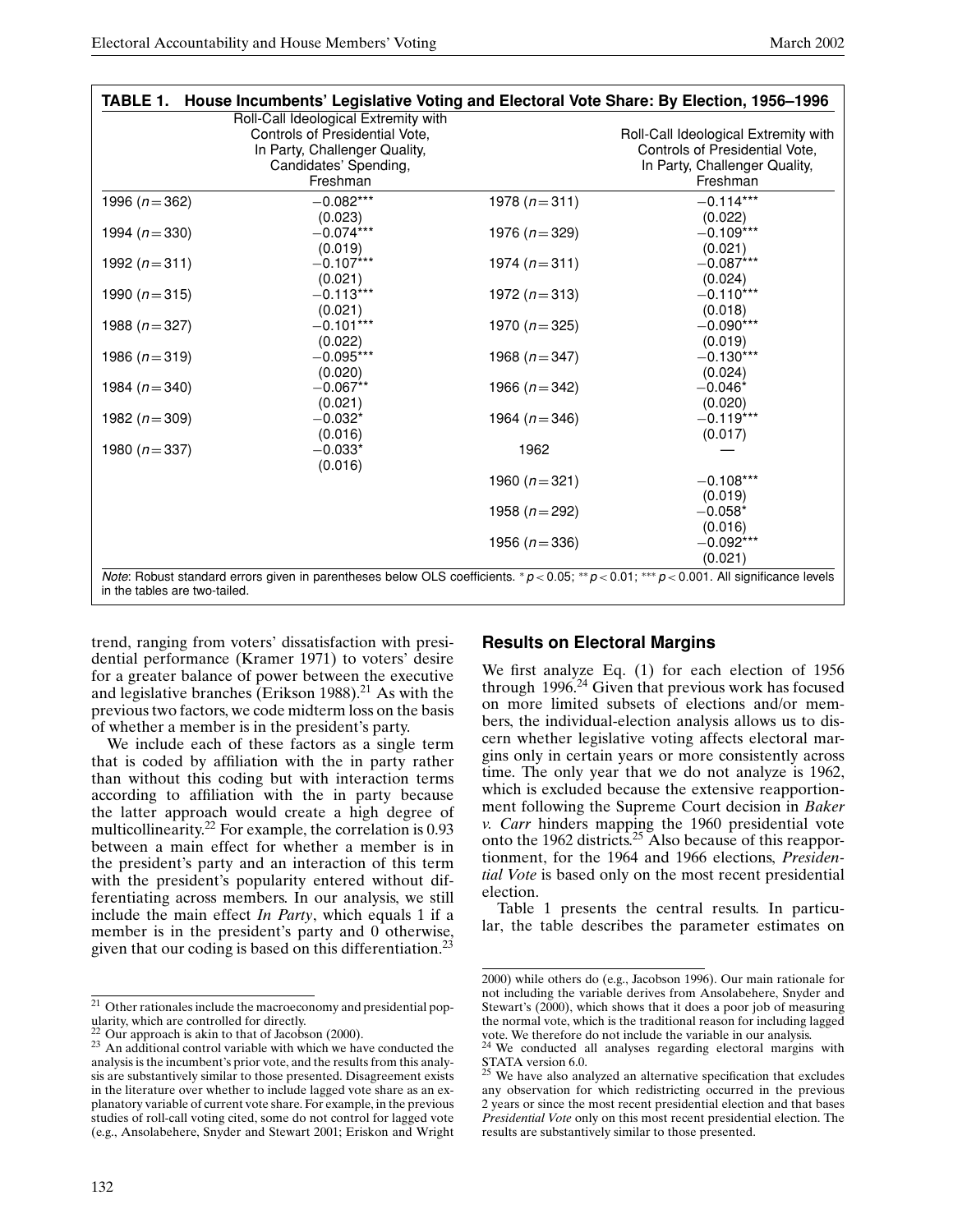the key variable *Roll-Call Ideological Extremity*, reporting White's robust standard errors because the Cook and Weisberg (1983) test rejects the null of homoskedasticity in almost every election. We have chosen to make the parameter estimates on the control variables and the regression diagnostics available upon request to conserve space, particularly because these findings largely replicate those presented subsequently (and more succinctly) for the pooled-election analyses.

As Table 1 shows, the results of the individualelection analysis strongly support the Roll-Call Ideological Extremity Hypothesis. In *all* of the elections, an incumbent receives a significantly lower electoral margin the more he votes with the extreme of his party holding constant the range of control variables listed in the table. Thus comparing two Republican members who have identical district ideologies, who are running against the same quality of challenger, who are not freshmen, and who face the same distribution of spending between themselves and their challengers, the member with the more conservative voting record obtains a lower vote share. Similarly, the results suggest that between two otherwise equivalent Democratic incumbents, the one with the more liberal voting record will receive the lower vote share. In each year, this effect is statistically significant at the conventional level of  $p = 0.05$  (two-tailed).<sup>26</sup>

To interpret the size of this effect, we consider a 25-point shift in a member's ADA score toward the extreme of his party, a shift that approximates one standard deviation of the data, or 3 to 4 highprofile votes.<sup>27</sup> The coefficients indicate that such a shift decreases a member's vote share by 1 to 3 percentage points. Thus, in every election between 1956 and 1996, the typical variation that occurs in roll-call behavior had a noticeable effect on incumbents' vote shares. Moreover, these estimates are arguably conservative since we have controlled for challenger quality and campaign spending; to the extent that roll-call voting works through these factors, controlling for them as we do will provide a conservative estimate of the impact of roll-call ideological extremity.28

Given the consistent significance of the relationship between roll-call decisions and vote margins, we proceed to estimate the average impact of this relationship. Pooling the data, we control not only for factors that

|                     | TABLE 2. House Incumbents' Legislative         |
|---------------------|------------------------------------------------|
|                     | <b>Voting and Electoral Vote Share: Pooled</b> |
| Analysis, 1956-1996 |                                                |

|                                                                                                                | 1980-1996   | 1956-1996   |  |
|----------------------------------------------------------------------------------------------------------------|-------------|-------------|--|
| Roll-Call Ideological                                                                                          | $-0.085***$ | $-0.070***$ |  |
| Extremity                                                                                                      | (0.007)     | (0.005)     |  |
| <b>Presidential Vote</b>                                                                                       | 0.466***    | 0.454 ***   |  |
|                                                                                                                | (0.015)     | (0.011)     |  |
| <b>Challenger Quality</b>                                                                                      | $-0.025***$ | $-0.053***$ |  |
|                                                                                                                | (0.003)     | (0.002)     |  |
| In (Challenger Spending)                                                                                       | $-0.030***$ |             |  |
| - In(Incumbent Spending)                                                                                       | (0.001)     |             |  |
| Freshman                                                                                                       | $-0.008**$  | $-0.020***$ |  |
|                                                                                                                | (0.003)     | (0.003)     |  |
| $\triangle$ Personal Income                                                                                    | $0.013**$   | $0.042***$  |  |
| (coded by In Party)                                                                                            | (0.004)     | (0.003)     |  |
| <b>Presidential Popularity</b>                                                                                 | $-0.089***$ | $-0.044***$ |  |
| (coded by In Party)                                                                                            | (0.019)     | (0.010)     |  |
| Midterm Loss                                                                                                   | $-0.033***$ | $-0.015***$ |  |
| (coded by In Party)                                                                                            | (0.004)     | (0.003)     |  |
| In Party                                                                                                       | $0.045**$   | $-0.040***$ |  |
|                                                                                                                | (0.017)     | (0.011)     |  |
| Constant                                                                                                       | 0.656***    | $0.739***$  |  |
|                                                                                                                | (0.010)     | (0.007)     |  |
| Number of observations                                                                                         | 2950        | 6521        |  |
| $R^2$                                                                                                          | 0.594       | 0.365       |  |
| Root MSE                                                                                                       | 0.063       | 0.079       |  |
| Note: Robust standard errors given in parentheses below OLS<br>coefficients. ** $p < 0.01$ ; *** $p < 0.001$ . |             |             |  |

vary only within an election but also ones that vary across time, as specified in Eq. (1). Because the control for candidate spending exists only for 1980–1996, we conduct two tests. The first examines these later years with the control, and the second all years without it.

Table 2 presents the results. As with the individualelection analysis, the Cook and Weisberg (1983) test suggests evidence of heteroskedasticity, and White's robust standard errors are therefore reported.<sup>29</sup> Table 2 provides further support for the Roll-Call Ideological Extremity Hypothesis. Holding constant a variety of factors that are commonly presumed to determine elections, the effect of roll-call ideology is positive and statistically significant for each sample of the data.

Moreover, this effect has a magnitude comparable to that of other commonly recognized electoral determinants. To interpret the average impact of ideologically extreme voting, we again focus on a 25-point shift in a member's ADA score toward the extreme of his party, which, as mentioned previously, approximates a standard deviation. The coefficients for each

<sup>26</sup> These results, in supporting the Roll-Call Ideological Extremity Hypothesis, also support the Downsian logic of elections over the directional theory of issue voting, which allows that candidates may increase their electoral margins by voting more extremely.

<sup>&</sup>lt;sup>27</sup> The standard deviation in members<sup>7</sup> ADA scores equals 24.43 points.

<sup>&</sup>lt;sup>28</sup> Analyzing our model without controlling for challenger quality or campaign spending, a 25-point shift in roll-call extremity is estimated to decrease a member's vote share by 1.5 to 4 percentage points. Another reason that our estimate is arguably conservative is that we have excluded uncontested elections, which many previous studies include (e.g., Brady, Canes-Wrone and Cogan 2000; Erikson and Wright 2000). Analyzing our model with contested elections, a standard deviation increase in roll-call extremity is estimated to decrease a member's vote share by 2 to 7 percentage points.

<sup>&</sup>lt;sup>29</sup> Specifically,  $\chi^2(9) = 36.77$  ( $p < 0.05$ ) for the 1980–1996 sample and  $\chi^2(8) = 168.03$  ( $p < 0.05$ ) for the 1956–1996 sample. We have also tested for autocorrelation and found that it is not significant. The lack of significant autocorrelation is not terribly surprising since open seats are excluded; in fact, less than 10% of the observations are in a district that has an uninterrupted time series. The DW statistic (calculated as if each observation may be correlated with the most recent previous election in which an incumbent ran in that district) equals 1.89 for the 1980–1996 sample and 1.90 for the 1956–1996 sample.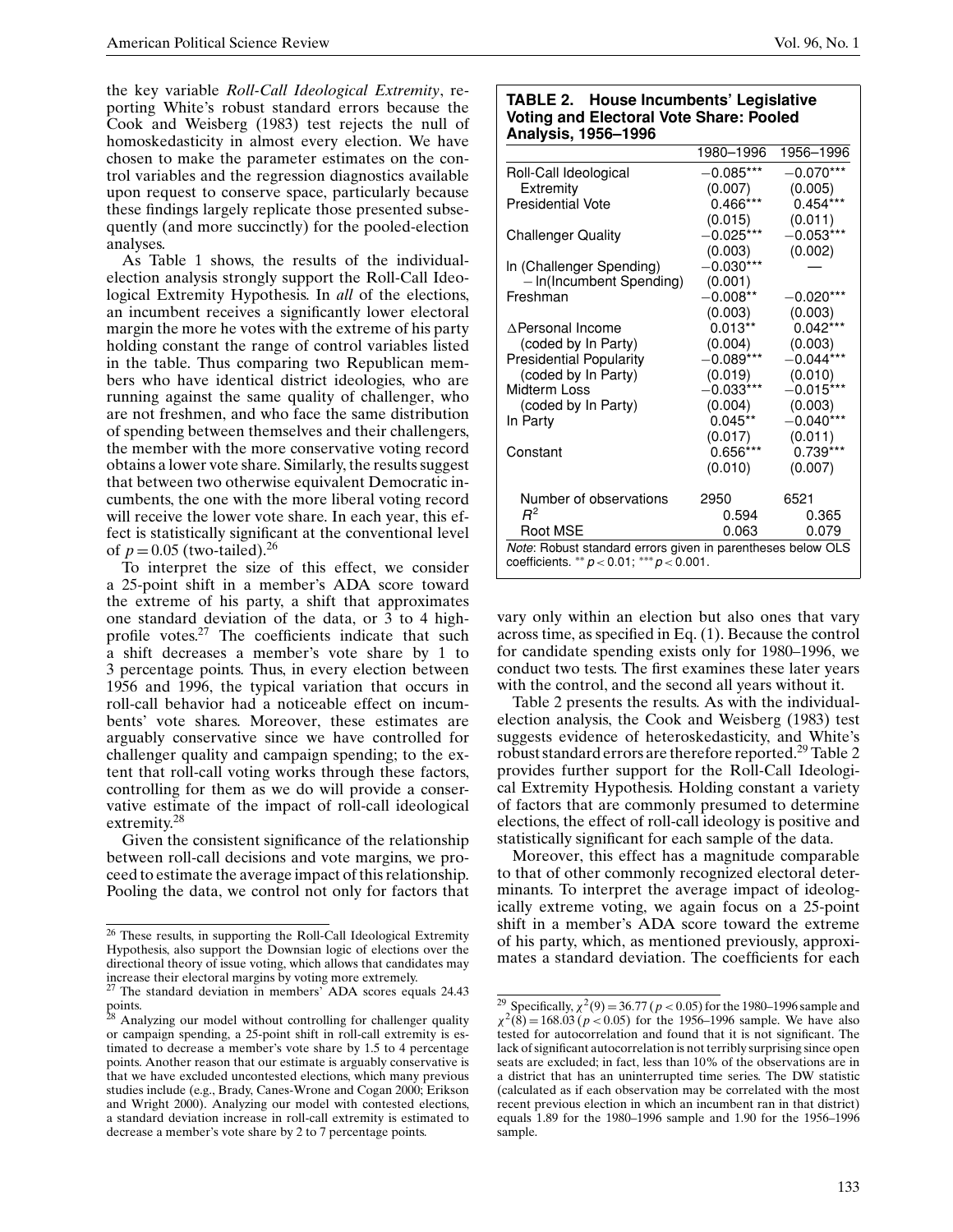sample indicate that such a shift would decrease a member's vote share by approximately 2 percentage points. In comparison, the 1980–1996 results suggest that an incumbent's vote share is lower by 2.5 percentage points when she faces a high-quality challenger, by 1 percentage point if the ratio between the challenger's and the incumbent's spending increases by 25 percentage points, and by 1 percentage point if she is a freshman. Even the coefficient on the midterm loss phenomenon has a comparable impact; off-year elections are estimated to lower the vote share of members of the president's party by 3 percentage points. The 1956–1996 coefficients are similar, with a high-quality challenger lowering a member's vote share by approximately 5 percentage points, a freshman receiving a lower vote share of 2 percentage points, and off-year elections lowering the vote shares of members of the president's party by 2 percentage points.

As these results suggest, the effects of the control variables are generally consistent with our expectations. The coefficients on challenger quality, presidential vote, candidates' spending, freshmen, personal income, and the midterm loss phenomenon all have the predicted signs with statistical significance ( $p < 0.05$ , two-tailed). The only control variable that has an unexpected effect is presidential popularity, and even though the factor was included merely to prevent overestimating any impact of legislative voting, we still investigated why the variable did not have the same effect as in the study by Tufte (1975). Employing Tufte's specification, which regresses seat change across the parties (rather than individual members' vote shares) on presidential popularity and personal income, we found presidential popularity to have the predicted impact, suggesting our finding derives from differences across the specifications. Specifically, the Tufte effect does not hold once the control for spending is added or if the dependent variable represents vote share rather than seat loss; our subsequent analysis on the probability of reelection demonstrates this variation in the impact.

Before moving on to this analysis, however, we first summarize the key findings in Tables 1 and 2. The results are important because previous work had left open the possibility that legislative voting affects members' electoral margins only for particular elections. By establishing a consistent effect in every year, we have foreclosed this possibility. Moreover, we have shown that the magnitude of the effect is not insubstantial but rather comparable to that of other widely recognized electoral determinants such as campaign spending, challenger quality, and the midterm loss phenomenon.

#### **LEGISLATIVE VOTING AND THE PROBABILITY OF REELECTION BY DISTRICT SAFETY**

The previous section still leaves open whether most members should be concerned that legislative voting might affect their probability of defeat. On the one hand, a majority of incumbents win by the so-called safe margin of at least 60% of the two-party vote, and the findings indicate that a shift from perfectly moderate to perfectly extreme voting alters a member's vote share by only 4 percentage points. On the other hand, the findings indicate that safety itself is likely to be dependent upon members' prior legislative records, and this relationship would suggest that even safe members might need to fear the electoral ramifications of legislative voting. For example, the results on electoral margins would lead us to expect that between two otherwise similar incumbents, the one with the more moderate record should be likelier to win by a safe margin, yet if that member were subsequently to shift toward her party's extreme, then her probability of winning reelection could significantly decrease. In fact, to the extent that a member is safe due to the moderation of her prior voting, a change toward more ideologically extreme voting could have as large of an effect as for a marginal member, whose lack of safety may derive from having voted ideologically extremely.

To assess whether members should indeed fear that roll-call voting might affect their prospects for reelection, we conduct a final test that estimates the relationship between legislative voting and the probability of reelection directly. In the test, we account for the possibility that safe members may not need to be concerned with the electoral ramifications of legislative voting even if marginal members do. Moreover, we incorporate that safety itself may depend upon members' prior voting records.

#### **Model and Data for Analysis of the Probability of Reelection**

The model that we employ is an endogenous switching regime regression, which has been utilized previously in political science (e.g., Kiewiet and McCubbins 1988; McCarty and Poole 1995). The model has similarities to the instrumental variables approach that has long been used to analyze congressional elections (e.g., Ferejohn and Calvert 1984) and consists of two equations. In the first-stage equation the binary indicator *Safety*, which equals 1 if the incumbent won at least 60% of the twoparty vote in the previous election and equals 0 otherwise, is regressed via probit analysis on determinants of the previous election.<sup>30</sup> The second-stage equation, regresses *Incumbent Won*, which equals 1 if the incumbent won reelection as 0 otherwise, on determinants of the current election. In this equation, the independent variables are separated into regimes based on the probability the member is safe as estimated by the first-stage equation.

The regime-switching specification of the secondstage equation is important because if we estimated a single coefficient for roll-call voting, the effect could

 $30$  We use the cutpoint of 60% rather than the other, often employed cutpoint of 55% (e.g., Mayhew 1974b) to bias *against* a finding that safe members face a higher probability of electoral defeat from ideologically extreme voting. We have conducted the analysis with this alternative cutpoint and found substantively similar results.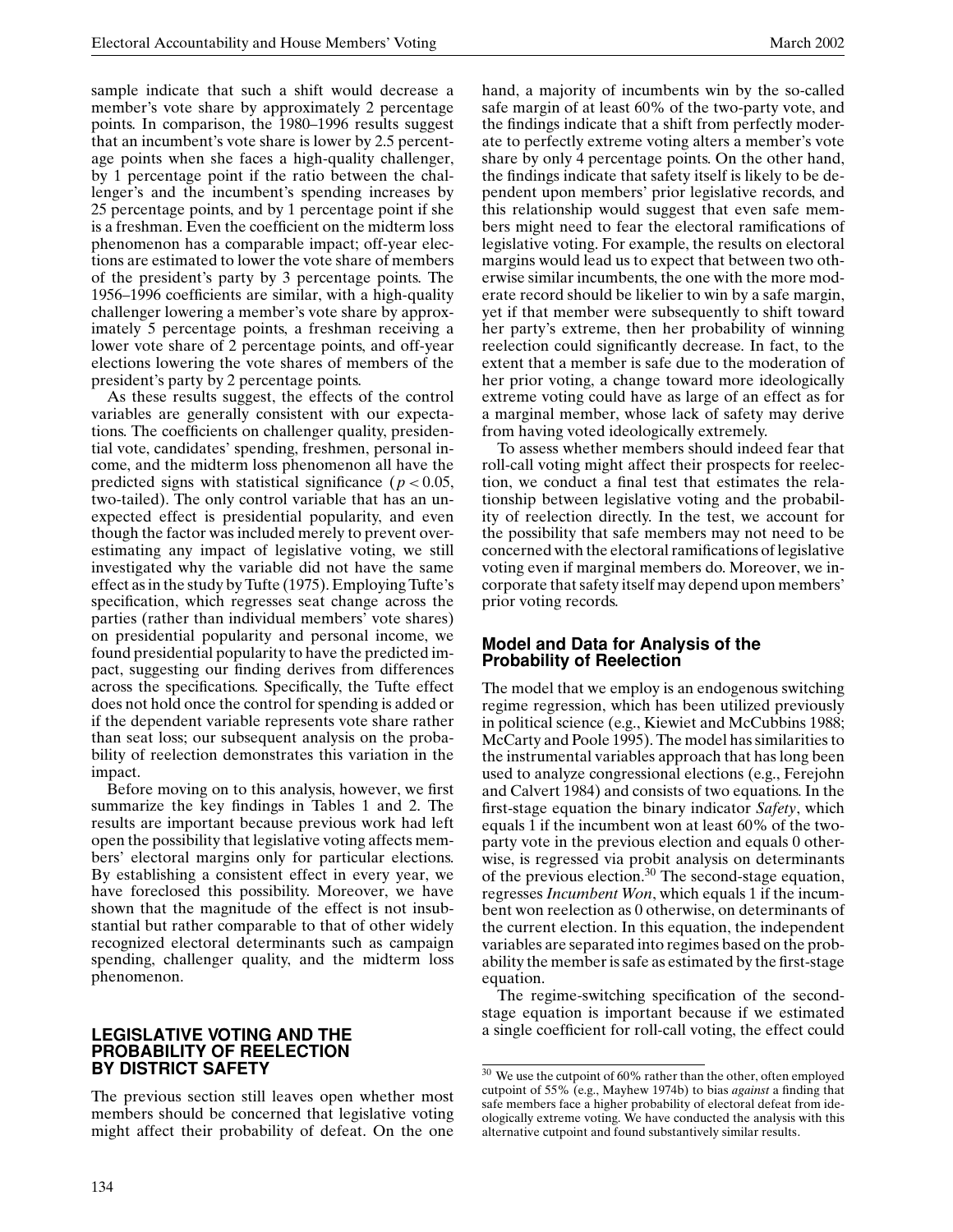be significant (in magnitude and standard error) even if the impact for safe members were negligible. Our specification allows that the effect may be negligible for these members. The first-stage equation is also important; it is necessary from an econometric standpoint because if the factors influencing safety are correlated with those determining the probability of reelection, then modeling safety as exogenous could bias the results in favor of finding a significant effect of roll-call voting (see Maddala 1983, 283–4). By modeling safety as endogenous, we avoid this problem.<sup>31</sup>

Equations (2) and (3) formally state the model.

Pr[Incumbent Won<sub>it</sub> = 1] =  $\Phi(\Pr[\text{Safety}_{it} = 1]^{**})$ 

 $\times$  ( $\kappa_0$  +  $\kappa_1$  Roll-Call Ideological Extremity<sub>it</sub>

$$
+ \kappa_{2-8}
$$
 Control Variables<sub>it</sub>

$$
+(1 - \Pr[\text{Safety}_{it} = 1]^{**})
$$

 $\times$  ( $\delta_0 + \delta_1$  Roll-Call Ideological Extremity<sub>it</sub>

 $+\delta_{2-8}$  Control Variables<sub>it</sub>) (2)

where  $Pr[Safe{ty_{it}} = 1]^{**}$  equals the predicted values from

$$
Pr[Safety_{it} = 1]
$$

 $= \Phi(\gamma_0 + \gamma_1 \text{ Roll-Call Ideological Extremity}_{it-1})$ 

+ 
$$
\gamma_{2-8}
$$
 Control Variables<sub>it-1</sub> +  $\gamma_9$  Freshman<sub>it-1</sub>)   
(3)

and where the Control Variables include *Presidential Vote*, *Challenger Quality*, *ln(Challenger Spending) ln(Incumbent Spending), ∆Personal Income (coded by In Party*), *Presidential Popularity* (coded by *In Party*), *Midterm Loss* (coded by *In Party*), and *In Party*.

Because we are interested in capturing the degree to which prior legislative voting affects safety, we include only members who in election *t* have a voting record in the Congress preceding election *t* − 1, a sample that includes only nonfreshmen. Notably, this exclusion biases *against* finding that legislative voting significantly affects the probability of reelection; because freshmen tend to have a lower ability to bring home pork, perform constituency service, and otherwise serve their district in nonvoting capacities (Munger 1988), any effect of roll-call voting should be greater for these members. The control variable*Freshman* is thus not included in Eq. (2), but the lag is still included in Eq. (3) because sophomore members running in election *t* ran as freshmen in election  $t - 1$ .

The model is identified by this necessary exclusion of *Freshman* from Eq. (2) and, more generally, the fact that all other variables in Eq. (3) are lags of the regressors in Eq. (2). Thus for a given observation, *Incumbent Won* is predicted by right-hand-side components distinct from those predicting *Safety*. For example, if an incumbent faces a high-quality challenger in election *t* but did not face one in election  $t - 1$ , the value of *Challenger Qualityt* equals 1, while *Challenger Quality*<sub>t−1</sub> equals  $0^{32}$ 

Our predictions for Eqs. (2) and (3) are similar to those we made regarding electoral margins. In terms of the incumbent's estimated safety, we predict that, holding district ideology constant, a member's likelihood of holding a safe seat will decrease as she shifts her voting toward the extreme of her party. In terms of the probability of reelection, we predict a negative effect of *Roll-Call Ideological Extremity*, expecting this effect to be significant for not only marginal but also safe members. We do not predict whether the impact should be greater for safe or marginal members because, as explained above, a significant relationship between safety and roll call voting would indicate that the impact could be similar for each type of member.

#### **Results on the Probability of Reelection**

We estimate the two-equation system by maximum likelihood and, following our previous tests, employ robust standard errors.<sup>33</sup> Although the equations are estimated jointly, we describe the results separately for presentation purposes, beginning with the first-stage equation that estimates the safety of the incumbent. Table 3 states these results. It is immediately apparent from the table that safety is a function of the factors we previously found to determine incremental changes in vote shares. In other words, when a member is described as safe, this descriptor refers not to an exogenously imposed invulnerability but, instead, to an outcome based on political conditions, some of which are in the member's control.

Most importantly for our purposes, the results indicate that a member is significantly more likely to be designated safe the more moderate is his legislative voting holding other factors equal. Interpreting the probit coefficients at the means of the independent variables, we focus as before on a 25-point shift in an incumbent's ADA score toward the extreme of his party, a shift that approximates a standard deviation.<sup>34</sup> Specifically, such a change decreases a member's probability of holding a safe seat by 6% for each sample of the data. So-called safety is therefore not independent of legislative voting, suggesting that safe members may well need to fear the electoral ramifications of roll-call decisions.

<sup>31</sup> We have, however, estimated a one-equation probit model of the probability of winning regressed on roll-call ideological extremity, the control variables, and a control for the incumbent's vote share last year and found a significant effect of roll-call ideological extremity. These results are presented in Table A1 (Appendix).

<sup>&</sup>lt;sup>32</sup> We do not include in Eq. (3) the determinants of election *t* because

of the intertemporal inconsistency that would result from doing so.  $33$  We used the package TSP 4.5 to maximize the likelihood function, which Kimhi (1999) defines.

 $34$  The standard deviation in members' ADA scores is 24.96 points. This standard deviation is close but not identical to that of the data in Table 2 since the current analysis excludes freshmen running in election *t*.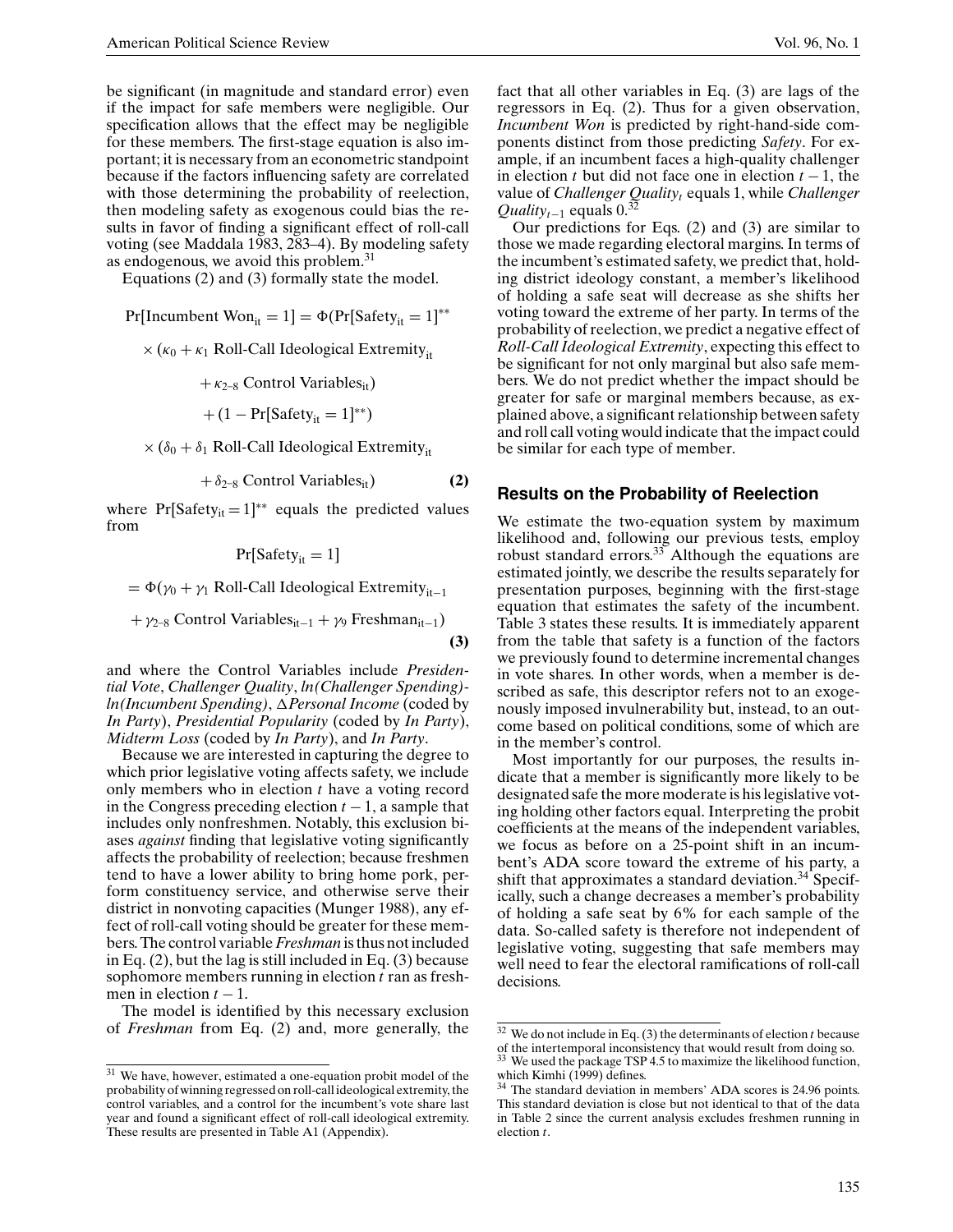|                                                             | 1980-1996   | 1956-1996   |
|-------------------------------------------------------------|-------------|-------------|
| Roll-Call Ideological Extremity in $t - 1$                  | $-1.320***$ | $-0.806***$ |
|                                                             | (0.181)     | (0.090)     |
| Presidential Vote in $t-1$                                  | $5.799***$  | 4.668***    |
|                                                             | (0.488)     | (0.242)     |
| Challenger Quality in $t-1$                                 | $-0.446***$ | $-0.729***$ |
|                                                             | (0.082)     | (0.046)     |
| In (Challenger Spending) – In (Incumbent Spending) in $t-1$ | 0.556***    |             |
|                                                             | (0.039)     |             |
| Freshman <i>in</i> $t - 1$                                  | $-0.131$    | $-0.253***$ |
|                                                             | (0.083)     | (0.051)     |
| $\triangle$ Personal Income (coded by In Party) in $t-1$    | $0.635***$  | $0.505***$  |
|                                                             | (0.133)     | (0.064)     |
| Presidential Popularity (coded by In Party) in $t-1$        | $-2.797***$ | $-0.701***$ |
|                                                             | (0.622)     | (0.103)     |
| Midterm Loss (coded by In Party) in $t-1$                   | $-0.038$    | $-0.165**$  |
|                                                             | (0.110)     | (0.057)     |
| In Party in $t-1$                                           | 1.595**     | $-0.311**$  |
|                                                             | (0.518)     | (0.102)     |
| Constant                                                    | 0.373       | $1.697***$  |
|                                                             | (0.310)     | (0.090)     |
| Number of observations                                      | 2446        | 5460        |
| $\chi^2$ test of joint significance of coefficients         | 669.865***  | 1727.650*** |

The control variables generally have the same effect on safety as they did on marginal changes in vote share. The most notable difference is in the 1980–1996 sample: the coefficients on *Midterm Loss* and *Freshman* are no longer significant at  $p = 0.05$  (two-tailed) in this sample. These effects are still in the expected direction, however, and that on freshman remains marginally significant ( $p = 0.06$ , one-tailed).

Turning to the main results, those on the probability of reelection, Table 4 presents them by the estimated regime of seat safety. In particular, the table describes the parameter estimates of each electoral determinant for a safe member versus a marginal one. The findings show that even safe members face a significantly lower probability of reelection when they increase the extent to which they vote with the extreme of their party. For both safe and marginal members and in each sample of the data, an incumbent's likelihood of retaining her seat decreases the more ideologically extreme is her voting.

These results support the long-standing findings that members view legislative voting as an important component of the electoral connection and consider constituency cues in roll-call decisions. Perhaps most notably, the results show why such legislative behavior is consistent with the fact that most incumbents win reelection by safe margins. Even safe legislators' roll-call voting affects their risk of electoral defeat. Thus members are correct in assuming that legislative votes have an impact on the probability of reelection.

Comparing the coefficients on *Roll-Call Ideological Extremity* across regimes, the one for marginal members is higher than that for safe members in the test with the control for campaign spending, while the reverse occurs in the other test. Neither difference, however, is statistically significant ( $p > 0.4$  in each case). This result is consistent with the first-stage findings that safety is a function of members' prior voting records. As we argued at the outset, to the extent that safety depends upon roll-call decisions, they may have a similar impact on the probability of winning for safe and marginal members.

In terms of the magnitude of the coefficients, interpretation is less straightforward than for even a typical probit analysis because the means of the variables differ across the regimes of safety. To describe the magnitudes similarly by regime, we interpret the probit coefficients at specified parameter values, beginning with the following ones, which were chosen for their moderate values: 0.75 for roll-call ideological extremity (an ADA of 75 for a Democrat, 25 for a Republican); a difference of 0 between the district vote for the presidential candidate of the incumbent's party and the average vote for that candidate across the districts; 1 for challenger quality, midterm loss, and in party; 50% for presidential popularity; and 0 for the other variables. At these values, a member who shifts his ADA score 25 points toward the extreme of his party decreases his probability of reelection by 11% in the marginal regime of the 1980–1996 test, 9% in the safe regime of that test, and 4% in each regime of the 1956–1996 test. Altering the values such that the incumbent does not face a high-quality challenger, the magnitudes stay relatively constant, with such a shift in an incumbent's roll-call voting decreasing his probability of reelection by 9% in the marginal regime of the 1980–1996 test,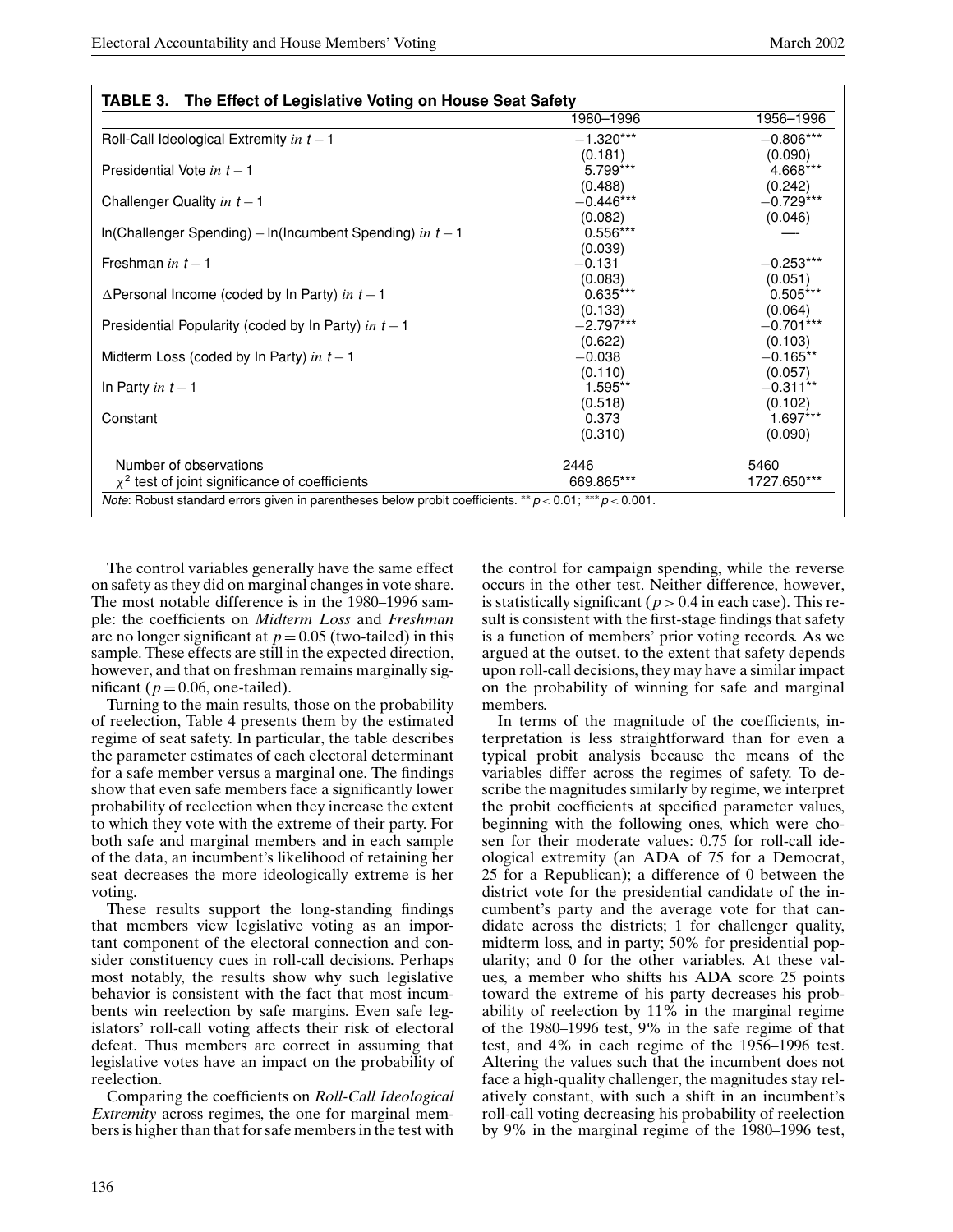|                                                                                                                                                             |             | 1980-1996   |             | 1956-1996   |  |
|-------------------------------------------------------------------------------------------------------------------------------------------------------------|-------------|-------------|-------------|-------------|--|
|                                                                                                                                                             | Marginal    | Safe        | Marginal    | Safe        |  |
| Roll-Call Ideological Extremity                                                                                                                             | $-1.306**$  | $-0.868*$   | $-0.422*$   | $-0.602**$  |  |
|                                                                                                                                                             | (0.461)     | (0.379)     | (0.212)     | (0.215)     |  |
| <b>Presidential Vote</b>                                                                                                                                    | $4.940***$  | $5.237***$  | 1.295       | 4.266***    |  |
|                                                                                                                                                             | (1.302)     | (1.035)     | (0.666)     | (0.605)     |  |
| <b>Challenger Quality</b>                                                                                                                                   | $-0.241$    | $-0.417**$  | $-0.466***$ | $-0.556***$ |  |
|                                                                                                                                                             | (0.164)     | (0.157)     | (0.094)     | (0.102)     |  |
| In(Challenger Spending) – In(Incumbent Spending)                                                                                                            | $-0.696***$ | $-0.794***$ |             |             |  |
|                                                                                                                                                             | (0.127)     | (0.089)     |             |             |  |
| $\triangle$ Personal Income (coded by In Party)                                                                                                             | $-0.042$    | 0.563       | $0.690***$  | $0.872***$  |  |
|                                                                                                                                                             | (0.340)     | (0.307)     | (0.186)     | (0.178)     |  |
| Presidential Popularity (coded by In Party)                                                                                                                 | 0.451       | $-2.326$    | $1.919***$  | 0.686       |  |
|                                                                                                                                                             | (1.330)     | (1.508)     | (0.530)     | (0.620)     |  |
| Midterm Loss (coded by In Party)                                                                                                                            | $-0.584*$   | 0.043       | $-0.729***$ | $-0.103$    |  |
|                                                                                                                                                             | (0.227)     | (0.221)     | (0.125)     | (0.131)     |  |
| In Party                                                                                                                                                    | $-0.910$    | 1.042       | $-2.501***$ | $-0.515$    |  |
|                                                                                                                                                             | (1.157)     | (1.252)     | (0.548)     | (0.625)     |  |
| Constant                                                                                                                                                    | $3.097***$  | 1.192       | $3.276***$  | $2.951***$  |  |
|                                                                                                                                                             | (0.663)     | (0.672)     | (0.367)     | (0.368)     |  |
| Number of observations                                                                                                                                      | 2446        |             | 5460        |             |  |
| $\chi^2$ test of joint significance of coefficients                                                                                                         | 483.867***  |             | 766.939***  |             |  |
| log likelihood of system of equations                                                                                                                       | $-1091.703$ |             | $-3498.372$ |             |  |
| <i>Note</i> : Robust standard errors given in parentheses below probit coefficients. * $p < 0.05$ ; ** $p < 0.01$ ; *** $p < 0.001$ . The regime of whether |             |             |             |             |  |

#### **TABLE 4. The Effect of Legislative Voting on the Probability of Reelection**

8% in the safe regime of this test, 3% in the marginal regime of the 1956–1996 test, and 2% in the remaining regime. Likewise, reducing the initial value of rollcall ideological extremity does not substantially alter the results. For example, at 0.50 (an ADA of 50 for each member) a 25-point shift in a member's ADA toward his party's extreme decreases his likelihood of reelection by 8% in each regime of the 1980–1996 test and by 3 to 4% in each regime of the 1956–1996 test.

As with the results on vote shares, the impact of roll-call voting is comparable to that for other electoral determinants. For example, at the initial parameter values of the previous paragraph, the 1980–1996 test suggests that an incumbent's probability of winning would decline by 5 to 7% if the ratio of challenger to incumbent spending increased by 25%. Similarly, each test indicates that a high-quality challenger decreases an incumbent's probability of reelection by 6 to 15%. The impact of legislative voting on the probability of reelection is thus not only statistically significant for safe as well as marginal members, but also similar to the effect of factors that are commonly recognized to be important determinants of electoral outcomes.

In general, the results on the control variables comport with our expectations. The effects of campaign spending and district ideology are consistently in the expected direction and statistically significant. Those on challenger quality also have the correct sign in each regime and sample and are significant with the exception of the marginal regime of the 1980–1996 test. In addition, the coefficients for the remaining variables that are not included as a main effect typically have the predicted sign, and they are significant only with the expected sign. Specifically, the effect of the economy is significant in each regime of the 1956–1996 test, the effect of the midterm loss is significant in the marginal regime of each test, and the effect of presidential popularity is significant in the marginal regime of the 1956– 1996 test.

Overall, the results in Tables 3 and 4 are important because they show that a typical member should rationally be concerned with the electoral impact of legislative voting. Controlling for a wide range of other electoral determinants, roll-call voting has a significant effect on the probability of reelection. Notably, this effect holds for not only marginal but also safe members. These results are consistent with our finding that safety itself is a function of members' voting. That is, safe members are "safe" partially as a consequence of their roll-call decisions. Consequently, when such members change their voting pattern toward their party's extreme, they face a significantly higher probability of defeat, just as other members do.

## **CONCLUSION**

While surveys of members have consistently found that they are concerned with the potential electoral ramifications of legislative voting, previous work had not established that this concern is necessarily rational. Surveys of the mass public have suggested that the typical voter is fairly ignorant of her representative's policy decisions, and studies of elections themselves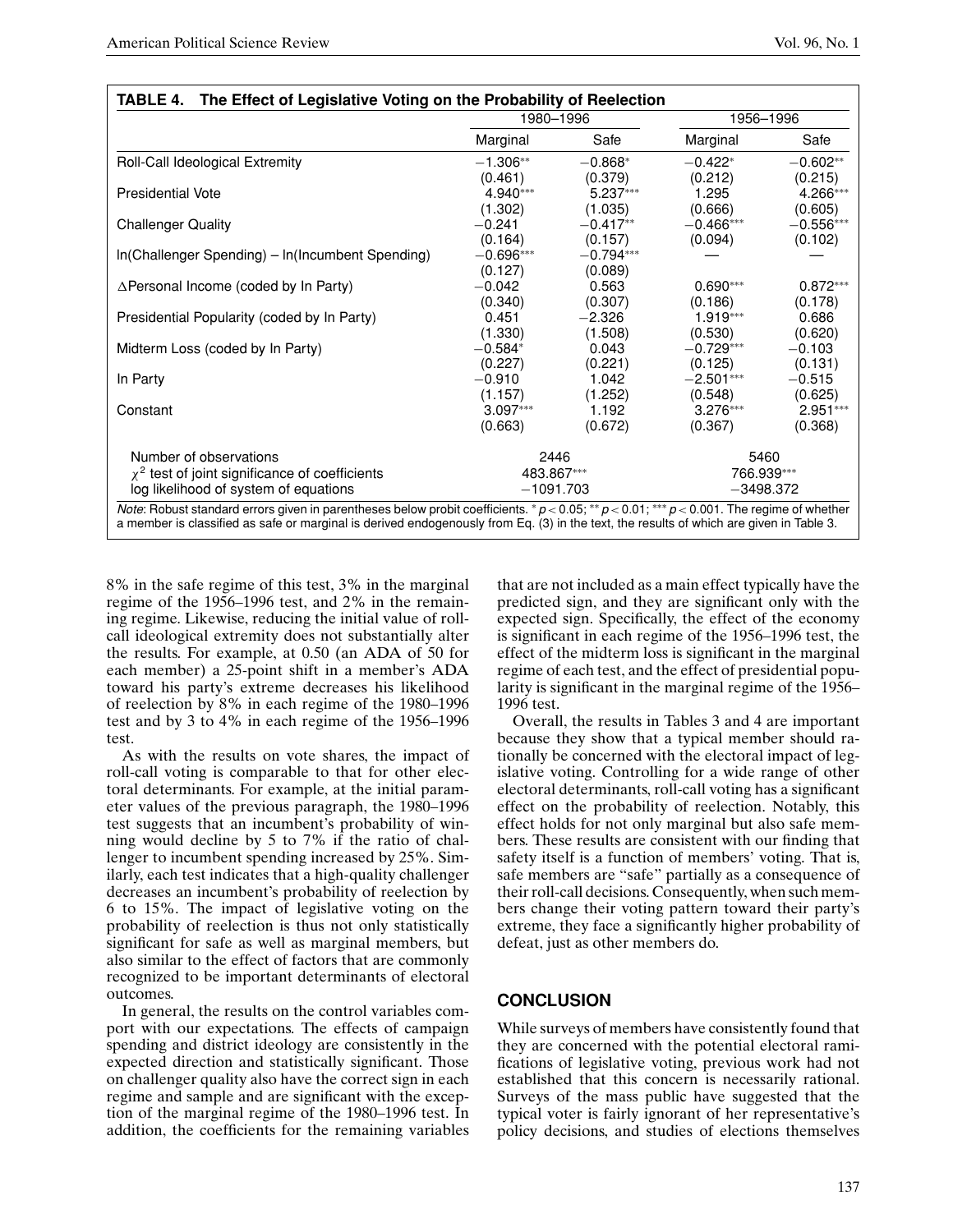have provided mixed results as to whether legislative voting affects electoral margins. Moreover, even the positive evidence has left open the possibility that rollcall decisions may not affect the likelihood of defeat for the majority of incumbents. The literature has thus failed to provide evidence that a typical member should believe that he is accountable to voters with regard to his roll-call decisions.

Our study presents three types of evidence to this end. First, we show that, holding district ideology constant, in every election between 1956 and 1996 an incumbent's vote share decreased the more he voted with the extreme of his party. Second, pooling across the years, we establish that the average impact of this effect is comparable to that of commonly recognized electoral determinants such as challenger quality. Third, by directly examining the probability of reelection, we demonstrate that the probability decreases significantly as an incumbent's voting support for his party increases, with this effect holding not only for marginal but also safe incumbents. The vulnerability of the safe members occurs in part because moderate voting increases the probability of holding a safe seat or, in other words, because safety itself derives from a member's roll-call positions.

Notably, while we find evidence of House members' electoral accountability for their policy actions, we certainly do not conclude that voters are highly knowledgeable about all such actions. Earlier we noted several rationales for the seemingly distinct states of the world. For example, "uninformed" voters may take cues from informed elites or, alternatively, may become informed by challengers when an incumbent votes out of step with her district. Accordingly, future work might examine how elites' and challengers' behaviors influence the degree to which legislative voting affects electoral outcomes.

Our analysis also provokes a number of other issues for future research. One question is the extent to which the effect of legislative voting varies according to the salience of the policy issue. Research on legislative behavior finds that members are more likely to enact legislation reflecting public opinion when the policy issue is salient (Canes-Wrone 2001; Hutchings 1998; Kollman 1998). In combination with our findings, this research suggests that members' legislative votes regarding relatively salient issues may have larger electoral effects than votes on less salient matters.

A second extension would be to examine whether changes in the number of marginal seats derive in part from variation in party discipline. Standard explanations for the "vanishing marginals" of the 1960s–1980s emphasize member activities other than legislative voting, such as constituency service (Fiorina 1989). Meanwhile, research has found substantial variation in the influence of parties over members' voting throughout these decades (e.g., Snyder and Groseclose 2000). The evidence presented in this paper suggests that these phenomena of party discipline and the vanishing marginals could be related.

# **APPENDIX**

| <b>TABLE A1. Alternative Specification of</b><br><b>Analysis of Probability of Reelection</b>                                    |             |             |  |
|----------------------------------------------------------------------------------------------------------------------------------|-------------|-------------|--|
|                                                                                                                                  | 1980-1996   | 1956-1996   |  |
| Roll-Call Ideological                                                                                                            | $-0.678*$   | $-0.363**$  |  |
| Extremity                                                                                                                        | (0.263)     | (0.126)     |  |
| <b>Incumbent's Previous</b>                                                                                                      | 1.105       | $3.671***$  |  |
| <b>Vote Share</b>                                                                                                                | (0.707)     | (0.622)     |  |
| <b>Presidential Vote</b>                                                                                                         | 4.354***    | 3.299***    |  |
|                                                                                                                                  | (0.760)     | (0.439)     |  |
| <b>Challenger Quality</b>                                                                                                        | $-0.367***$ | $-0.491***$ |  |
|                                                                                                                                  | (0.099)     | (0.059)     |  |
| $In(ChallengerSpending)$ –                                                                                                       | $-0.769***$ |             |  |
| In(Incumbent Spending)                                                                                                           | (0.078)     |             |  |
| Freshman                                                                                                                         | 0.058       | $-0.080$    |  |
|                                                                                                                                  | (0.118)     | (0.072)     |  |
| ∆Personal Income                                                                                                                 | 0.300       | $0.521***$  |  |
| (coded by In Party)                                                                                                              | (0.197)     | (0.098)     |  |
| <b>Presidential Popularity</b>                                                                                                   | $-1.020$    | $1.181**$   |  |
| (coded by In Party)                                                                                                              | (0.955)     | (0.366)     |  |
| Midterm Loss                                                                                                                     | $-0.565***$ | $-0.610***$ |  |
| (coded by In Party)                                                                                                              | (0.141)     | (0.085)     |  |
| In Party                                                                                                                         | 0.325       | $-1.851***$ |  |
|                                                                                                                                  | (0.831)     | (0.376)     |  |
| Constant                                                                                                                         | 1.043       | $1.016*$    |  |
|                                                                                                                                  | (0.651)     | (0.420)     |  |
| Number of observations                                                                                                           | 2912        | 6462        |  |
| $\chi^2$ test of joint significance                                                                                              | 205.830***  | 421.352***  |  |
| log likelihood                                                                                                                   | $-1191.507$ | $-406.619$  |  |
| Note: Robust standard errors given in parentheses below probit<br>coefficients. * $p < 0.05$ ; ** $p < 0.01$ ; *** $p < 0.001$ . |             |             |  |

# **REFERENCES**

- Aldrich, John H. 1995. *Why Parties? The Origin and Transformation of Party Politics in America*. Chicago: University of Chicago Press.
- Ansolabehere, Stephen, James M. Snyder, Jr., and Charles Stewart, III. 2000. "Old Voters, New Voters, and the Personal Vote: Using Redistricting to Measure the Incumbency Advantage." *American Journal of Political Science* 44 (January): 17–34.
- Ansolabehere, Stephen, James M. Snyder, Jr., and Charles Stewart, III. 2001. "Candidate Positioning in U.S. House Elections." *American Journal of Political Science* 45 (January): 136–59.
- Aranson, Peter H., Melvin J. Hinich, and Peter C. Ordeshook. 1974. "Election Goals and Strategies: Equivalent and Nonequivalent Candidate Objectives." *American Political Science Review* 68 (March): 135–52.
- Arnold, R. Douglas. 1990. *The Logic of Congressional Action*. New Haven, CT: Yale University Press.
- Bailey, Michael. 2001. "Quiet Influence: The Representation of Diffuse Interests on Postwar Trade Policy." *Legislative Studies Quarterly* 26 (February): 45–80.
- Bender, Bruce, and John R. Lott. 1996. "Legislator Voting and Shirking: A Critical Review of the Literature." *Public Choice* 87 (April): 67–100.
- Bernstein, Robert A. 1989. *Elections, Representation and Congressional Voting Behavior: The Myth of Constituency Control*. Englewood Cliffs, NJ: Prentice Hall.
- Brady, David W., Brandice Canes-Wrone, and John F. Cogan. 2000. "Differences between Winning and Losing Incumbents." In *Change and Continuity in House Elections*, eds. David W. Brady, John F. Cogan, and Morris P. Fiorina. Stanford, CA: Stanford University Press. Pp. 178–92.
- Brady, David W., John F. Cogan, Brian Gaines, and R. Douglas Rivers. 1996. "The Perils of Presidential Support: How the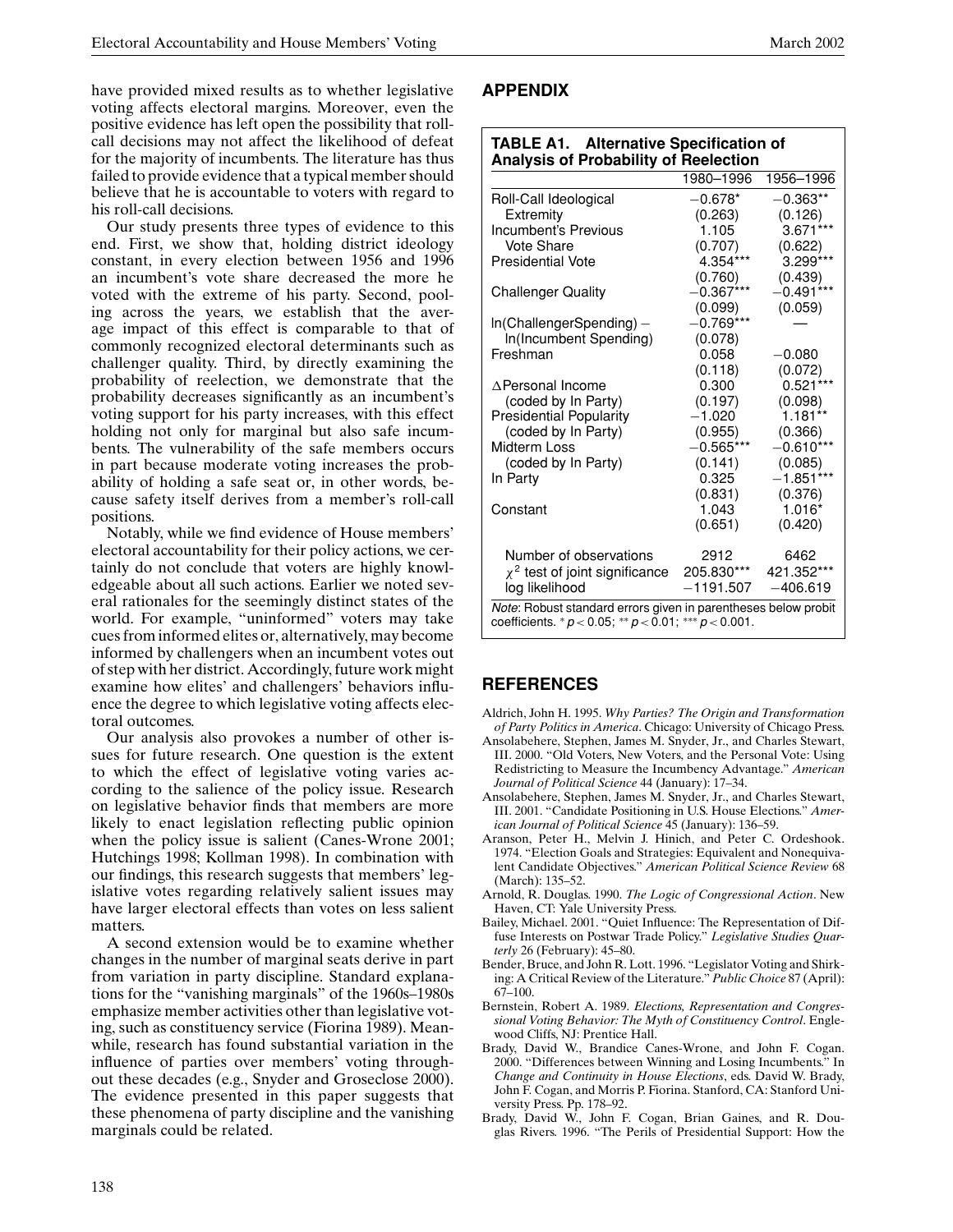Republicans Captured the House." *Political Behavior* 18 (December): 345–68.

- Campbell, Angus, Philip E. Converse, Warren E. Miller, and Donald E. Stokes. 1960. *The American Voter*. New York: Wiley.
- Canes-Wrone, Brandice. 2001. "The President's Legislative Influence from Public Appeals." *American Journal of Political Science* 45 (April): 313–29.
- Clausen, Aage. 1973. *How Congressmen Decide: A Policy Focus*. New York: St. Martin's Press.
- Collie, Melissa P. 1985. "Voting Behavior in Legislatures." In *Handbook of Legislative Research*, eds. Gerhard Loewenberg, Samuel Patterson, and Malcolm Jewell. Cambridge, MA: Harvard University Press. Pp. 471–518.
- Converse, Philip E. "The Nature of Belief Systems in Mass Publics." In *Ideology and Discontent*, ed. David E. Apter. New York: Free Press. Pp. 206–61.
- Cook, R. Dennis, and Sanford Weisberg. 1983. "Diagnostics for Heteroscedasticity in Regression." *Biometrika* 70 (April): 1–10.
- Cox, Gary W., and Mathew D. McCubbins. 1993. *Legislative Leviathan: Party Government in the House*. Berkeley: University of California Press.
- Dallek, Robert. 1991. *Lone Star Rising: Lyndon Johnson and His Times, 1908–1960*. New York: Oxford University Press.
- Delli Carpini, Michael X., and Scott Keeter. 1991. "Stability and Change in the U.S. Public's Knowledge of Politics." *Public Opinion Quarterly* (Winter): 583–612.
- Downs, Anthony. 1957. *An Economic Theory of Democracy*. New York: Harper.
- Erikson, Robert S. 1971. "The Electoral Impact of Congressional Roll Call Voting." *American Political Science Review* 65 (December): 1018–32.
- Erikson, Robert S. 1988. "The Puzzle of Midterm Loss." *Journal of Politics* 50 (November): 1011–29.
- Erikson, Robert S., and Gerald C. Wright. 1989. "Voters, Candidates and Issues in Congressional Elections." In *Congress Reconsidered*, 4th ed., eds. Lawrence C. Dodd and Bruce I. Oppenheimer. Washington, DC: Congressional Quarterly Press. Pp. 91–116.
- Erikson, Robert S., and Gerald C. Wright. 1993. "Voters, Candidates and Issues in Congressional Elections." In *Congress Reconsidered*, 5th ed., eds. Lawrence C. Dodd and Bruce I. Oppenheimer. Washington, DC: Congressional Quarterly Press. Pp. 91–114.
- Erikson, Robert S., and Gerald C. Wright. 1997. "Voters, Candidates and Issues in Congressional Elections." In *Congress Reconsidered*, 6th ed., eds. Lawrence C. Dodd and Bruce I. Oppenheimer. Washington, DC: Congressional Quarterly Press. Pp. 132–61.
- Erikson, Robert S., and Gerald C. Wright. 2000. "Representation of Constituency Ideology in Congress." In *Change and Continuity in House Elections*, eds. David W. Brady, John F. Cogan, and John F. Ferejohn. Stanford, CA: Stanford University Press. Pp. 149–77.
- Ferejohn, John A., and Randall L. Calvert. 1984. "Presidential Coattails in Historical Perspective." *American Journal of Political Science* 28 (February): 127–46.
- Fiorina, Morris P. 1974. *Representatives, Roll Calls, and Constituencies*. Lexington, MA: Lexington Books.
- Fiorina, Morris P. 1989. *Congress: Keystone of the Washington Establishment*, 2nd ed. New Haven, CT: Yale University Press.
- Gaines, Brian J., and Timothy P. Nokken. 1999. "The Presidential Shadow on Midterm House Elections: Presidential Support, Presidential Agendas, and Seat Loss," Typescript. University of Illinois at Urbana–Champaign.
- Goff, Brian L., and Kevin B. Grier. 1993. "On the (Mis)measurement of Legislator Ideology and Shirking." *Public Choice* 76 (June): 5– 19.
- Groseclose, Tim, Steven D. Levitt, and James M. Snyder, Jr. 1999. "Comparing Interest Group Scores across Time and Chambers: Adjusted ADA Scores for the U.S. Congress." *American Political Science Review* 93 (March): 33–50.
- Hutchings, Vincent L. 1998. "Issue Salience and Support for Civil Rights Legislation Among Southern Democrats." *Legislative Studies Quarterly* 23 (November): 521–44.
- Jacobson, Gary C. 1990. "The Effects of Campaign Spending in House Elections: New Evidence for Old Arguments." *American Journal of Political Science* 34 (May): 334–62.
- Jacobson, Gary C. 1996. "The 1994 House Elections in Perspective." *Political Science Quarterly* 111 (Summer): 203–23.
- Jacobson, Gary C. 2000. "Reversal of Fortune: The Transformation of U.S. House Elections in the 1990s." In *Change and Continuity in House Elections*, eds. David W. Brady, John F. Cogan, and Morris P. Fiorina. Stanford, CA: Stanford University Press Pp. 10–38.
- Jacobson, Gary C., and Samuel Kernell. 1983. *Strategy and Choice in Congressional Elections*, 2nd ed. New Haven, CT: Yale University Press.
- Johannes, John R., and John C. McAdams. 1981. "The Congressional Incumbency Effect: Is It Casework, Policy Compatibility, or Something Else? An Examination of the 1978 Election." *American Journal of Political Science* 25 (August): 512–42.
- Kiewiet, D. Roderick, and Mathew D. McCubbins. 1988. "Presidential Influence on Congressional Appropriations Decisions." *American Journal of Political Science* 32 (August): 713–36.
- Kimhi, Ayal. 1999. "Estimation of an Endogenous Switching Regression Model with Discrete Dependent Variables: Monte-Carlo Analysis and Empirical Application of Three Estimators." *Empirical Economics* 24 (2): 225–41.
- Kingdon, John W. 1981. *Congressmen's Voting Decisions*. New York: Harper & Row.
- Kollman, Ken. 1998. *Outside Lobbying: Public Opinion and Interest Group Strategies*. Princeton, NJ: Princeton University Press.
- Kramer, Gerald H. 1971. "Short-Term Fluctuations in U.S. Voting Behavior, 1896–1964." *American Political Science Review* 65 (March): 131–43.
- Kuklinski, James H. Daniel S. Metlay, and W. D. Kay. 1982. "Citizen Knowledge and Choices on the Complex Issue of Nuclear Energy." *American Journal of Political Science* 26 (November): 615–39.
- Lodge, Milton, Kathleen M. McGraw, and Patrick Stroh. 1989. "An Impression-Driven Model of Candidate Evaluation." *American Political Science Review* 83 (June): 399–419.
- Lott, John R., and Stephen G. Bronars. 1993. "Time-Series Evidence on Shirking in the United States House of Representatives."*Public Choice* 76 (June): 125–49.
- Lupia, Arthur. 1994. "Shortcuts Versus Encyclopedias: Information and Voting Behavior in California Insurance Reform Elections." *American Political Science Review* 88 (March): 63–76.
- Madalla, G. S. 1983. *Limited Dependent and Qualitative Variables in Econometrics*. Cambridge: Cambridge University Press.
- Madison, James, Alexander Hamilton, and John Jay. [1788] 1987. *The Federalist Papers*, ed. Isaac Kramnick. New York: Penguin Books.
- Matthews, Donald R., and James A. Stimson. 1975. *Yeas and Nays: Normal Decision-Making in the U.S. House of Representatives*. New York: Wiley.
- Mayhew, David R. 1974a. *Congress: The Electoral Connection*. New Haven, CT: Yale University Press.
- Mayhew, David R. 1974b. "Congressional Elections: The Case of the Vanishing Marginals." *Polity* 6 (Spring): 295–317.
- McCarty, Nolan M., and Keith T. Poole. 1995. "Veto Power and Legislation: An Empirical Analysis of Executive and Legislative Bargaining from 1961–1986." *Journal of Law, Economics and Organization* 11 (October): 282–312.
- Miller, Warren E., and Donald E. Stokes. 1963. "Constituency Influence in Congress." *American Political Science Review* 57 (March): 45–56.
- Munger, Michael C. 1988. "Allocation of Desirable Committee Assignments: Extended Queues Versus Committee Expansion." *American Journal of Political Science* 32 (May): 317–44.
- Poole, Keith T., and Howard Rosenthal. 1991. "Patterns of Congressional Voting."*American Journal of Political Science* 35 (February): 228–78.
- Rabinowitz, George, and Stuart Elaine MacDonald. 1989. "A Directional Theory of Issue Voting." *American Political Science Review* 83 (March): 93–121.
- Rohde, David W. 1991. *Parties and Leaders in the Postreform House*. Chicago: University of Chicago Press.
- Schoenberger, Robert A. 1969. "Campaign Strategy and Party Loyalty: The Electoral Relevance of Candidate Decision-Making in the 1964 Congressional Elections." *American Political Science Review* 63 (June): 515–20.
- Smith, Eric R. A. N. 1989.*The Unchanging American Voter*. Berkeley: University of California Press.